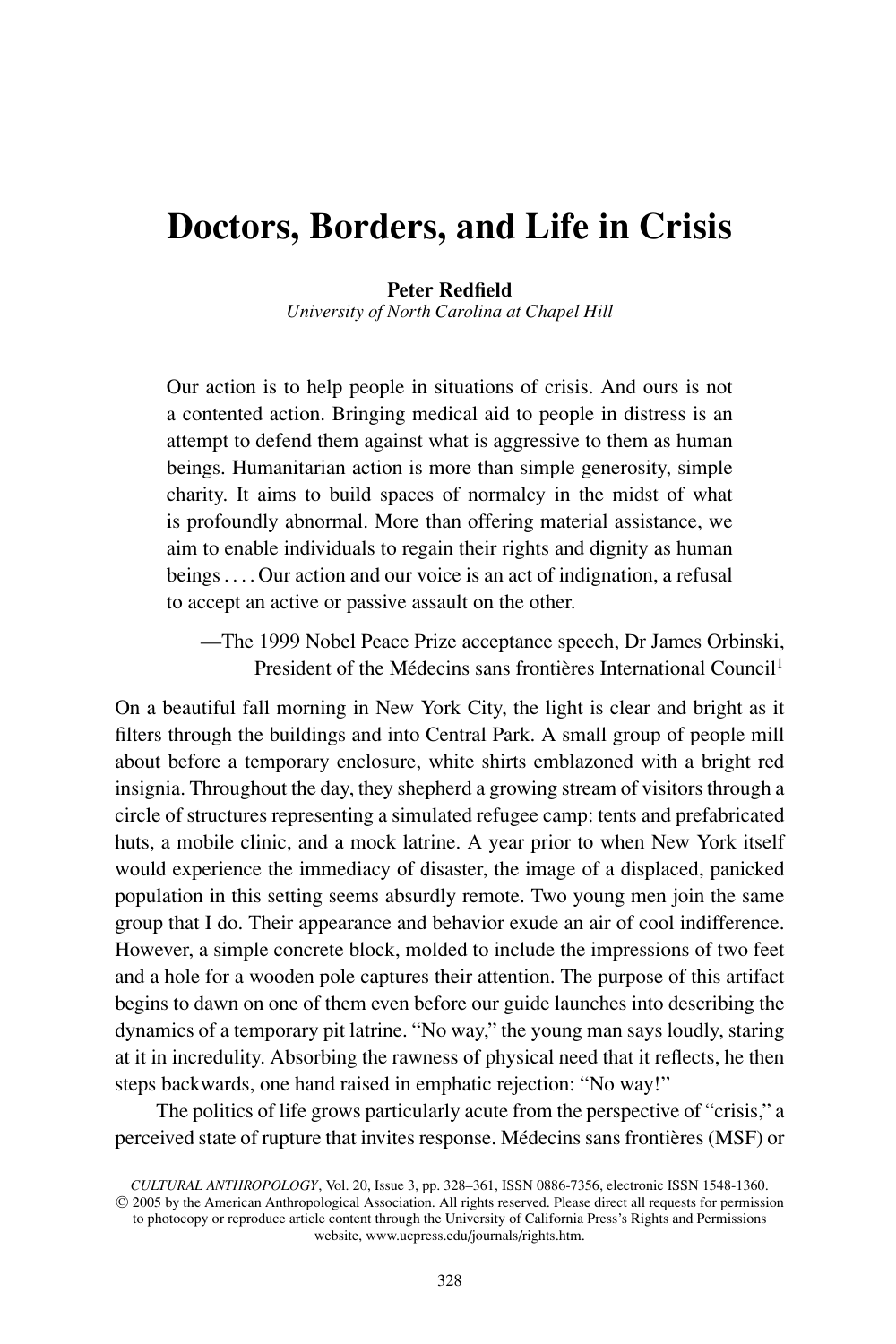Doctors Without Borders is an organization explicitly founded to mediate crisis in terms of basic human health. With the intermittent rhythm imposed by academic labor, I have followed MSF, for the last several years, as an object of ethnographic study in the largest methodological sense of that term. In addition to interviewing present and former members of the group and visiting several of its section headquarters and field missions, I have also examined its material culture and sifted through the vast array of documents that circulate through and beyond its different forums of representation.<sup>2</sup> The refugee camp exhibit from October 2000 was my first direct encounter with MSF in its public advocacy mode. Here, I return to that event to introduce a discussion of MSF's global form of medical humanitarianism and the conditions of life in crisis to which it responds. For the reply to the youth's exclamation is, of course, graphically materialized in the camp exhibit as an "oh yes, indeed." Under certain circumstances, people's lives may indeed shrink to the immediacy of survival, shedding even the everyday trappings of customary dignity. Not only did the last century see the emergence of regimes committed to the physical destruction of populations but also of entities devoted to monitoring and assisting populations in maintaining their physical existence, even while protesting the necessity of such an action and the failure of anyone to do much more than this bare minimum. Within such contexts, the political dynamic emerging from situations of life and death contracts into an attenuated form focused on survival—a minimalist biopolitics. The rhetorical power of this possibility finds its most elementary expression in a model pit latrine, a small artifact of the larger and discomforting threat of impersonal necessity.

My goals in this article are threefold. The first is to suggest that rupture is more central to modern order than we frequently choose to remember. The essential ethical tension of the present, in other words, derives less from exceptional failures of normative moral codes of conduct (such as the Hippocratic oath or the American Anthropological Association's code of ethics), than from the obvious systemic violation of such codes in settings where good professional behavior provides little absolution.3 My second goal is to imply that the sort of medical action pursued by MSF reveals ethical complications within this field of global crisis, including dilemmas of place and capacity in the aftermath of European empire, as well as the political limits of a medical sensibility. A humanitarian response to human suffering, after all, cannot escape either the historical context of conditions to which it responds or its own categorical rejection of any justification for the sacrifice of human lives. My third goal, following the work of Michel Foucault and Giorgio Agamben, as well as related recent writing in anthropology on the topic of "biopolitics," is to underline key intersections connecting the political concern for life exemplified by MSF, its historic operating space in the shadow of disaster, and its self-proclaimed "ethic of engaged refusal." MSF defines itself around a concern for life in crisis on a global scale, in which survival in perceived settings of social rupture or political failure is put in question. Yet the group's action is not simply an analog to that of a state agency insofar as it avoids wider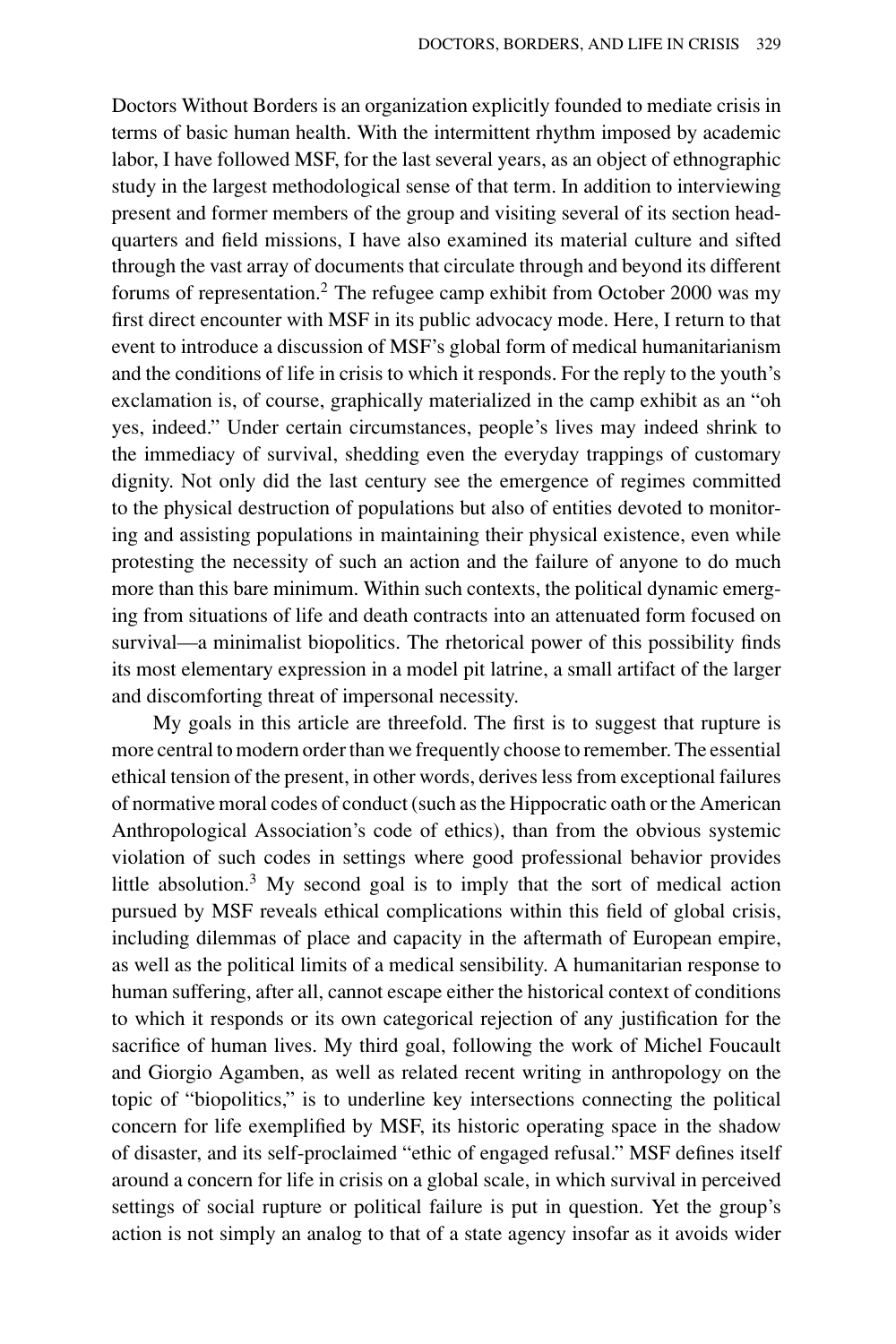governance and its inherent mobility produces only partial and limited effects of sovereignty and citizenship.

My basic argument has two parts. The first is to claim that MSF's activities around the globe collectively register a minimal line of biopolitics in world affairs, one connected less to the active presence of state actors than to their perceived failure.<sup>4</sup> Such a biopolitics extends norms of power in an effort to effect the government of health, but without any certainty of control as responsibility for rule is ever deferred by humanitarian organizations such as MSF to absent political authority. The second part of my argument explores the distinction between *zoe¨* (a state of being, common to all animals) and *bios* (elaborated human experience) that Agamben makes by resurrecting a moment of Greek etymology originally noted by Hannah Arendt. I use these terms to identify an inherent tension within the value of "life" that humanitarians seek to defend, between the maintenance of physical existence, on the one hand, and the defense of human dignity, on the other hand. I suggest that the significance of a survival state like zoë rests less in any facts of biological nature per se than it does in its threat to bios by demarcating a lower threshold possibility of "life." Amid worldwide zones of repeated disaster, medical humanitarian action offers the promise of preserving existence. It does so, however, at the possible expense of deferring actions that might support a mode of being more consistent with dignity. The potential stabilization of crisis in these terms, I suggest, reveals an essential ethical quandary in the haunting possibility of a form of distinction enacted within life itself that simultaneously includes and excludes different human populations at the species level.

The ambition of this work is not simply to produce a general critique of humanitarian action or an elaboration of its political limitations. Although there is certainly much to be said on that score from academic, humanitarian, and journalistic perspectives (e.g., Brauman 1996; de Waal 1997; Hancock 1989; Malkki 1996; Pandolfi 2000; Rieff 2002), the rhetorical force of critique stems from a promise to unveil and denounce untruths and violations. As such, it structurally evades the less comfortable possibilities of implication within the process in question and the problem of approaching what is already represented or already familiar (Latour 2004; Riles 2000). Along with much recent anthropological writing on topics like torture and human rights (e.g., Asad 2003; Wilson 1997), I wish to move away from treating humanitarianism as an absolute value by approaching it as an array of particular embodied, situated practices emanating from the humanitarian desire to alleviate the suffering of others. In so doing, I hope to reintroduce a measure of anthropological distance to a familiar set of contemporary phenomena, while simultaneously accepting the premise that action occurs in an untidy, thoroughly implicating, "second best world" (Terry 2002).

### **Doctors Yes, Borders No**

Médecins sans frontières provides aid to people in need, to victims of natural and man-made disasters, wars and civil wars, irrespective of race, religion, ideology or politics.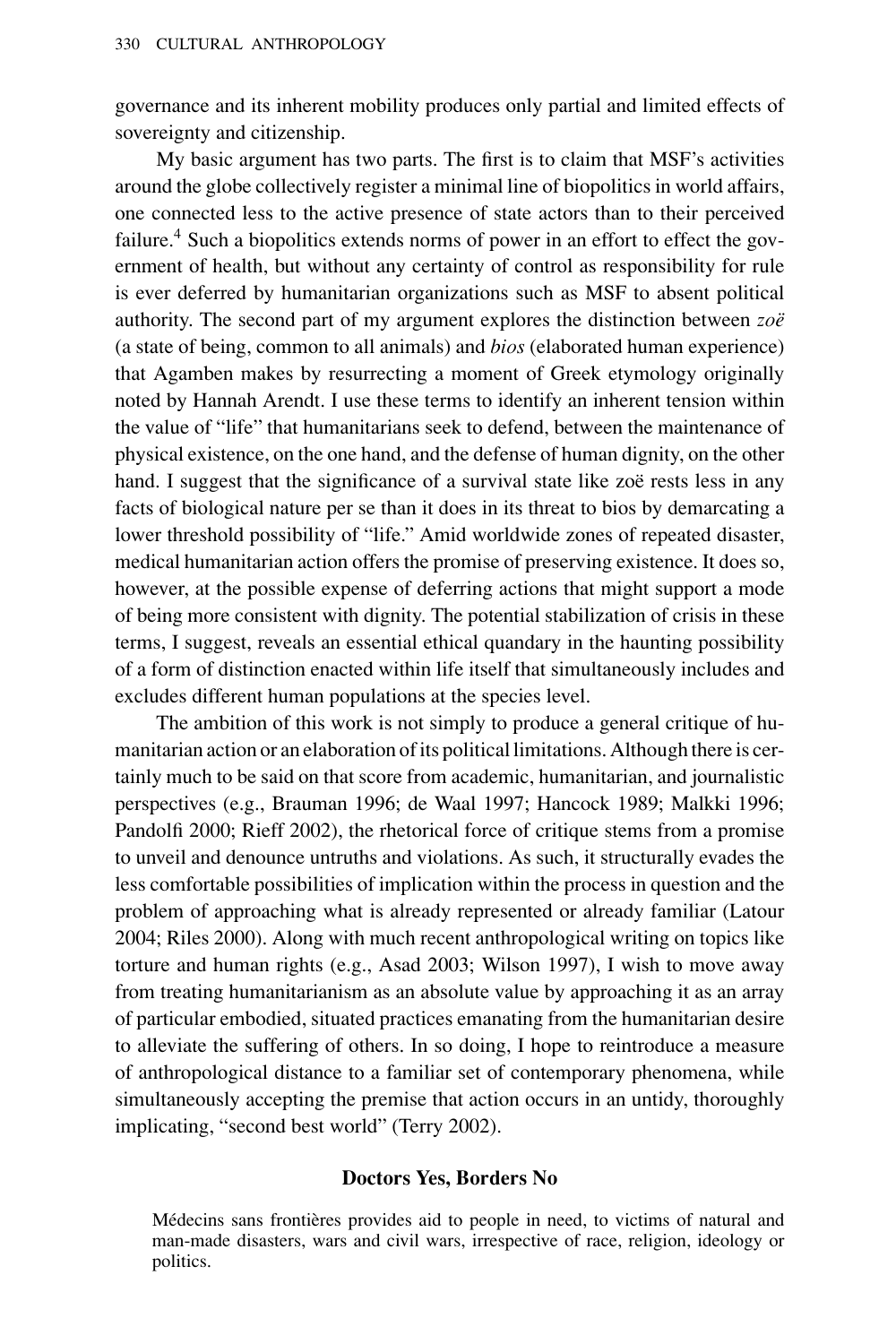Médecins sans frontières observes strict neutrality and is completely independent. Based on universally recognized principles of medical ethics and the right to humanitarian aid, Médecins sans frontières demands complete freedom in the performance of its task.

The members, volunteers and staff of Médecins sans frontières observe the medical code of conduct and maintain complete freedom from any political, religious or economic power.

The members, volunteers and staff of Médecins sans frontières decide for themselves whether the risks and dangers of the work are acceptable and do not demand any compensation whatsoever for themselves or claimants aside from what the organization can give them.—charter of MSF

In 1971, distressed by ineffectual and morally compromised relief work in response to the Nigerian civil war and a devastating flood in the emerging nation of Bangladesh, a small group of French physicians in concert with journalists from a medical publication established a new humanitarian organization. Naming it Médecins sans frontières, they hoped to circumvent national bureaucracies and short-circuit international politics by providing rapid medical intervention in the face of crisis. Some of them also sought to establish an independent voice to condemn human suffering that would not avoid the media or mute itself in the face of controversy (unlike the International Committee of the Red Cross [ICRC], for which several of them had worked).<sup>5</sup> Three decades later, the movement has grown into an international assembly of 19 national sections, and it has become a transnational fixture not only in emergency relief efforts but also in a much wider array of global health concerns. It has also served as a prototype for nongovernmental organizations (NGOs) that adopt a borderless sense of space and an ethos of direct intervention and media involvement. Alongside Doctors, the world has gained Reporters, Pharmacists, Engineers, Animals, Sociologists, and even Clowns sans frontières. In 1999, MSF was awarded the Nobel Peace Prize, an honor read by many as a significant affirmation of their work. Since then, the organization has continued to extend its mission, taking up new challenges such as the administration of AIDS therapy and advocating for the provision of essential medicines on a global scale, while maintaining a commitment to independence and outspokenness.

The establishment of MSF followed the events of May 1968 in France; it also reflected the development of emergency medicine out of a military specialty, decolonization, improved systems of air transport, and the emergence of global media (Brauman 2000:60; Ross 2002; Tanguy 1999; Vallaeys 2004). MSF also belongs to a lineage that includes not only the Red Cross but also a long line of colonial endeavors related to health and the activities of missionary societies. From the start, Africa would play a particularly important role in the formation of MSF. Not only had Africa been the focus of significant representation of disease within empire (Lyons 1992; Vaughn 1991), but it was also the home of a central icon of colonial claims to a civilizing mission, namely Albert Schweitzer's hospital in Lambarene. Although that project may have lost its allure for a new generation in the 1960s (Fernandez 1964), more ambitious and spatially dispersed versions of a humanitarian ideal soon emerged in the European imagination.<sup>6</sup>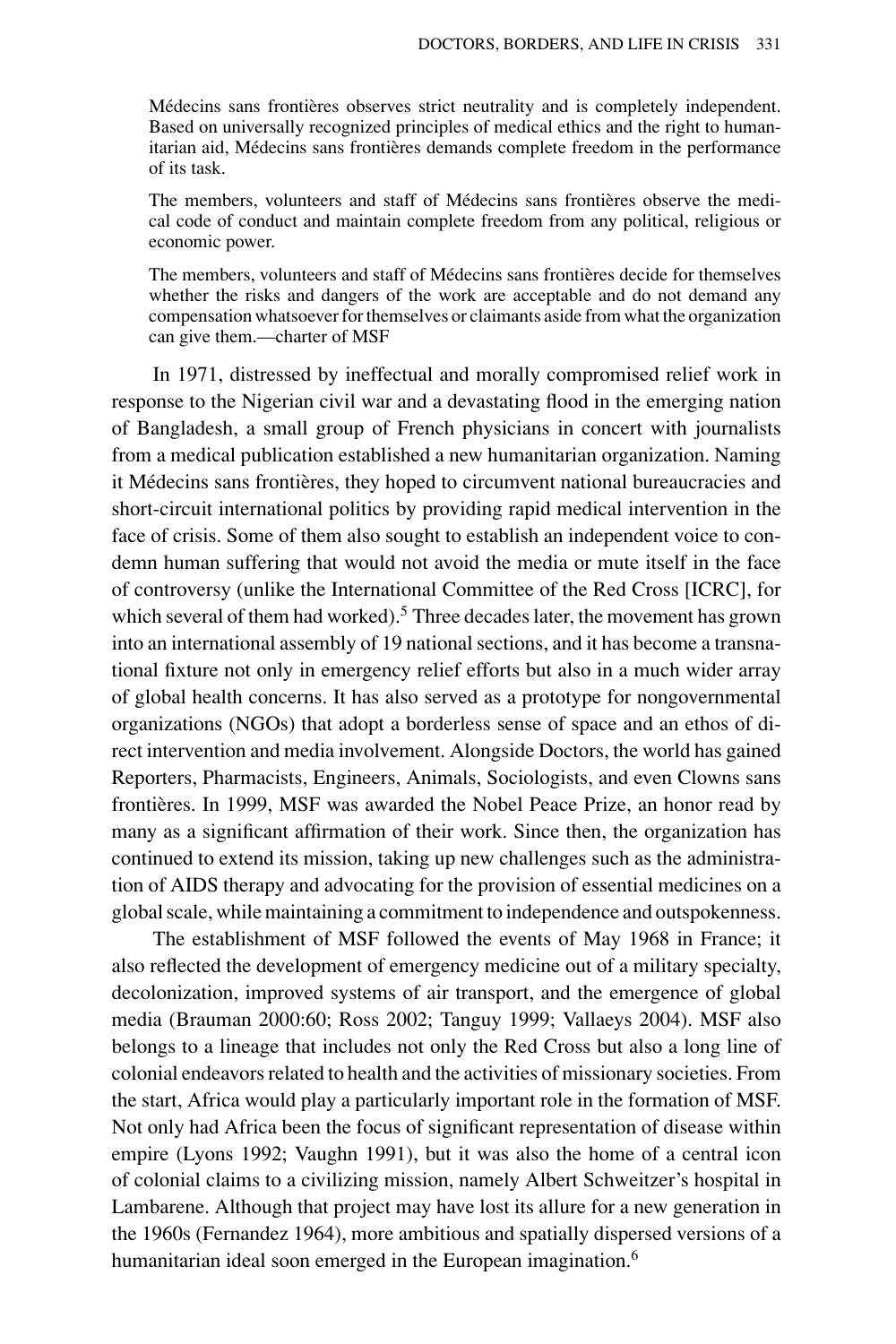Indeed, the MSF movement can be understood as an evolutionary transformation of generational experience. In a spirit of self-mockery, an article in *Dazibao,* the internal broadside of MSF–France, suggested that the real charter of the movement has dramatically shifted over time (MSF 2001a): In 1970, an original "community of friends" offered "love to Third World populations" along with residual Maoist principles and hallucinogenic substances. By 1980, "mercenaries" of a private organization offered food aid to "Ethiopians, Afghans, and other victims of the Moscow Olympics boycott."<sup>7</sup> In 1990, a "profitable multinational company quoted on the unlisted securities market" offered assistance to populations victimized by disasters and was so overwhelmed as to "no longer know where help is needed most." By 2000, the e-charter of MSF.com championed both the 35-hour work week and the right to "full and free on-line access for anti-retroviral drugs." (2001a:2). Beneath this tongue-in-cheek representation lies the recognition, troubling to more than a few within the organization, that MSF has moved from being an oppositional and marginal presence to become an established institution, now entering middle age.

Generational tensions are quite explicit at the level of human resources. The young, single, "unshaven, cigarette-smoking French man," to quote a female volunteer's description of the stereotype, is no longer the organization's given norm. Efforts to improve and formalize working conditions for both expatriate and local staff, as well to broaden the range of backgrounds from which international staff is drawn, have raised difficult issues for the organization. Concerns that were unthinkable in the 1970s, such as retirement benefits or the desire of dual-career couples and those with children to find appropriate placement, now affect the recruitment and retention of experienced personnel, many of whom leave for personal or financial reasons as they grow older. Also, as the group seeks to "decolonize" the makeup of its membership, a pay scale designed to provide a modest, temporary stipend for Western European personnel translates into a profitable salary in other economic contexts, a potential threat to MSF's volunteer ethos. Indeed, a common apprehension of older MSF veterans is that the work might become "just a job" for their successors, rather than a passionate, moral endeavor. At the same time, they worry that they may never be able to pursue a more regular life beyond the organization.

An additional generational burden derives from relative organizational success, and the accompanying threat of inertia. Over the past two decades, MSF has developed considerable technical capacity, lending credence to its claim to be able to commence field operations almost anywhere in the world within 48 hours. MSF has pioneered emergency health care to populations in distress. As one public health officer noted with some pride, "we literally wrote the book on refugee health care." At the same time, the ever shifting configuration of its membership and leadership, coupled with an ever expanding horizon of perceived needs, fosters continual reinvention. MSF has developed a number of significant semiautonomous offshoots, such as multiple logistics supply services with standing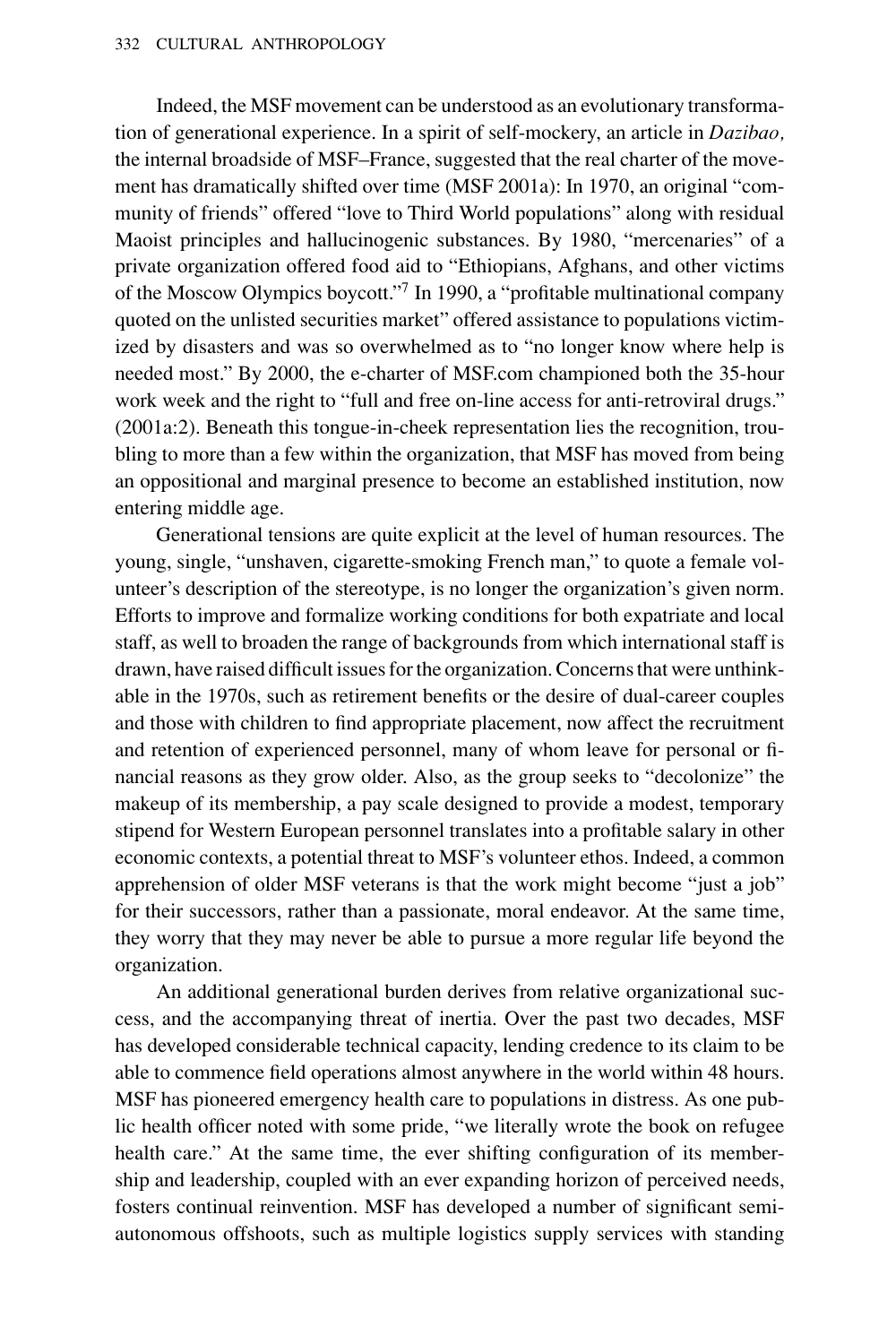depots of materials and an epidemiological wing known as Epicentre. It has also established a range of operational programs to deal with issues as varied as street children, mental health, and the trauma of sexual violence. Likewise, the group has sought new forums for advocacy, such as the model refugee camp described above and the Campaign for Access to Essential Medicines (partly funded by its Nobel Prize) in an effort to address structural inequities in the global pharmaceutical supply.<sup>8</sup>

Thus MSF's history can be tracked through the evolving forms and contexts of its interventions. The early period focused solely on emergency response, beginning with the Nicaraguan earthquake of 1972 and then in war theaters in Vietnam and Lebanon. Missions at this time were haphazard in organization, largely symbolic in impact, full of romantic panache, and entirely temporary in duration. Following a schism that produced the sibling group Médecins du monde (MDM; Doctors of the World) in 1979, the movement grew better organized and became more efficient and professional in response to both criticism and growing experience with crisis situations. It also began to maintain an ongoing presence in troubled parts of the world, addressing specific diseases and more chronic conditions. In the 1990s, amid the breakdown of Cold War alliances and a rapidly expanding universe of NGOs, MSF grew alongside civil wars, the displacement of people, and renewed media attention to ethnic conflict and epidemic diseases, HIV/AIDS in particular. It also weathered a series of bitter humanitarian catastrophes in Somalia, the Balkans, and Rwanda, while its presence in settings like Afghanistan, Congo, Sudan, Thailand, or Uganda began to be measured in decades rather than years.<sup>9</sup> Issues of security for its members and the cynical manipulation of humanitarian aid by local irregular militias and powerful nation states became increasing topics of concern. "They know too much; they know our weakness," a veteran member of MSF–France lamented to me in Uganda, observing that would-be manipulators learn quickly and also benefit from global media.

Nonetheless, some aspects of MSF have remained relatively constant. At its core, the movement operates under a self-ascribed authority derived solely from its own charter. On the one hand, MSF embodies the moral insistence of a human right to health and the dignity of life that goes with it. On the other hand, MSF represents a technical apparatus designed to implement basic health care quickly over great distances and under extreme conditions. The most valued, sometimes contradictory, actions are thus both *témoignage* (witnessing or advocacy) and effective treatment. The different sections balance their collective undertaking unevenly and coordinate their actions imperfectly, amid considerable discussion, reflection, denunciation, and occasional self-recrimination. However, as Renée Fox (1995:1609) notes, the collective ethos—however transnational and variable it has become still retains traces of a French inflection of *engagement*: action full of immediacy and speech. The self-representation of the organization suggests what she terms a "nonideological ideology" based on the Rights of Man, but directed against both abstract idealism and the state. This anti-utopian utopianism—a realist geopolitical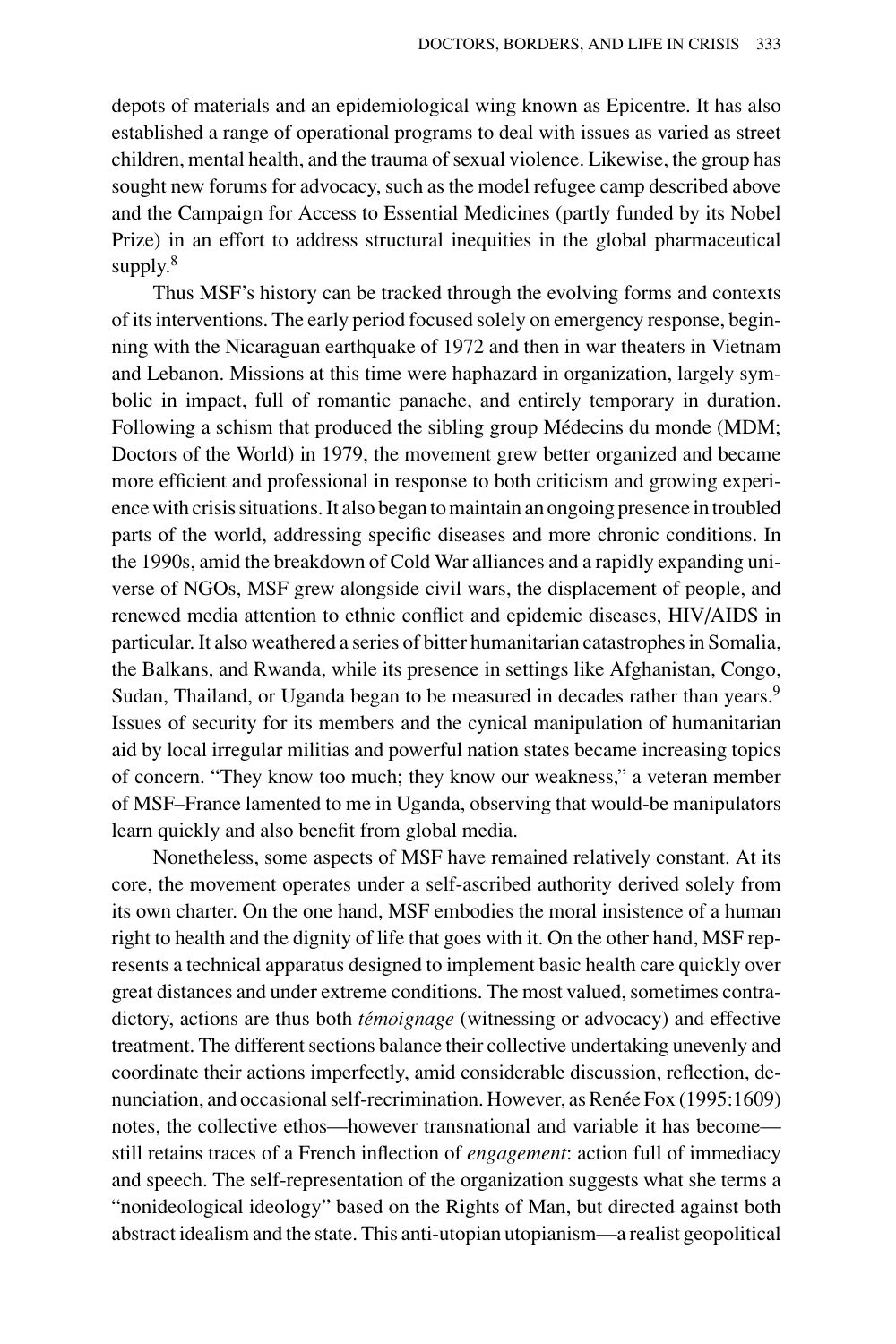perspective combined with a categorical moral conscience about suffering implies a close link between reason, affect, politics, and techniques. If MSF perceives a significant crisis in terms of health care in any setting, be it an emergency, such as a cholera outbreak among displaced people, or a policy issue, such as ineffective national malaria protocols, it responds with whatever combination of passionate speech and instrumental action it deems appropriate and can muster. Significantly, this response almost never claims to represent a comprehensive solution or to conform to conventional utilitarian rationales of public health. The majority of its operational programs justify themselves through moral legitimacy rather than through cost-effectiveness. By demonstrating what is possible, the MSF doctrine suggests, a technically efficient project can highlight the failures of political will behind inadequate health care and remove the excuse that "it can't be done." At the same time, members of MSF rarely suggest that their work will directly build a better social order or achieve a state of justice. The goal is to agitate, disrupt, and encourage others to alter the world by practicing humanitarian medicine "one person at a time" (MSF 2003b:8).

Finally, there are two important sociological points to emphasize about this particular humanitarian body. The first is that MSF is no longer French or simply a collectivity of doctors. Rather, it has grown into a federated movement of loosely connected, argumentative national groups, coordinating the efforts of a circulating international assembly of personnel. Of the 19 current national sections, five are fully "operational" in directing independent missions, whereas the rest largely assist with the provision of personnel and material support for the central European office with which they are affiliated.<sup>10</sup> With some 2,000 volunteer physicians, surgeons, nurses, logistics experts, and engineers, as well as 15,000 locally hired staff spread over more than 80 countries, MSF is now a highly dispersed and mobile transnational entity. Beyond doctors and support personnel, it provides aid through an assortment of nonhuman equipment: Land Cruisers, preassembled kits to control an outbreak of cholera, satellite uplinks, and generator-driven refrigerators that can deliver vaccines to any corner of the world.

A second significant social fact is that MSF not only maintains its independence as an ideal value but it also has worked over the past decade to achieve a greater measure of it in economic terms. Unlike many NGOs—both local and transnational—that rely heavily on large appropriations from a donor system of states and major foundations, MSF has dramatically expanded its fundraising base. In 2001–02, it received over 80 percent of its collective funds from private sources, largely composed of small-scale donations by individuals. Although this relative financial independence has not been uniformly realized by all sections and although it requires a continuous demand for fundraising and nonprofit marketing, MSF is in a position to operate with fewer restrictions from institutional donors. It has, in fact, grown comparatively wealthy, with a total income of more than 360 million euros.<sup>11</sup> Although its revenues are insignificant relative to those of a major state or corporation or an international body like the UN, they nonetheless permit a degree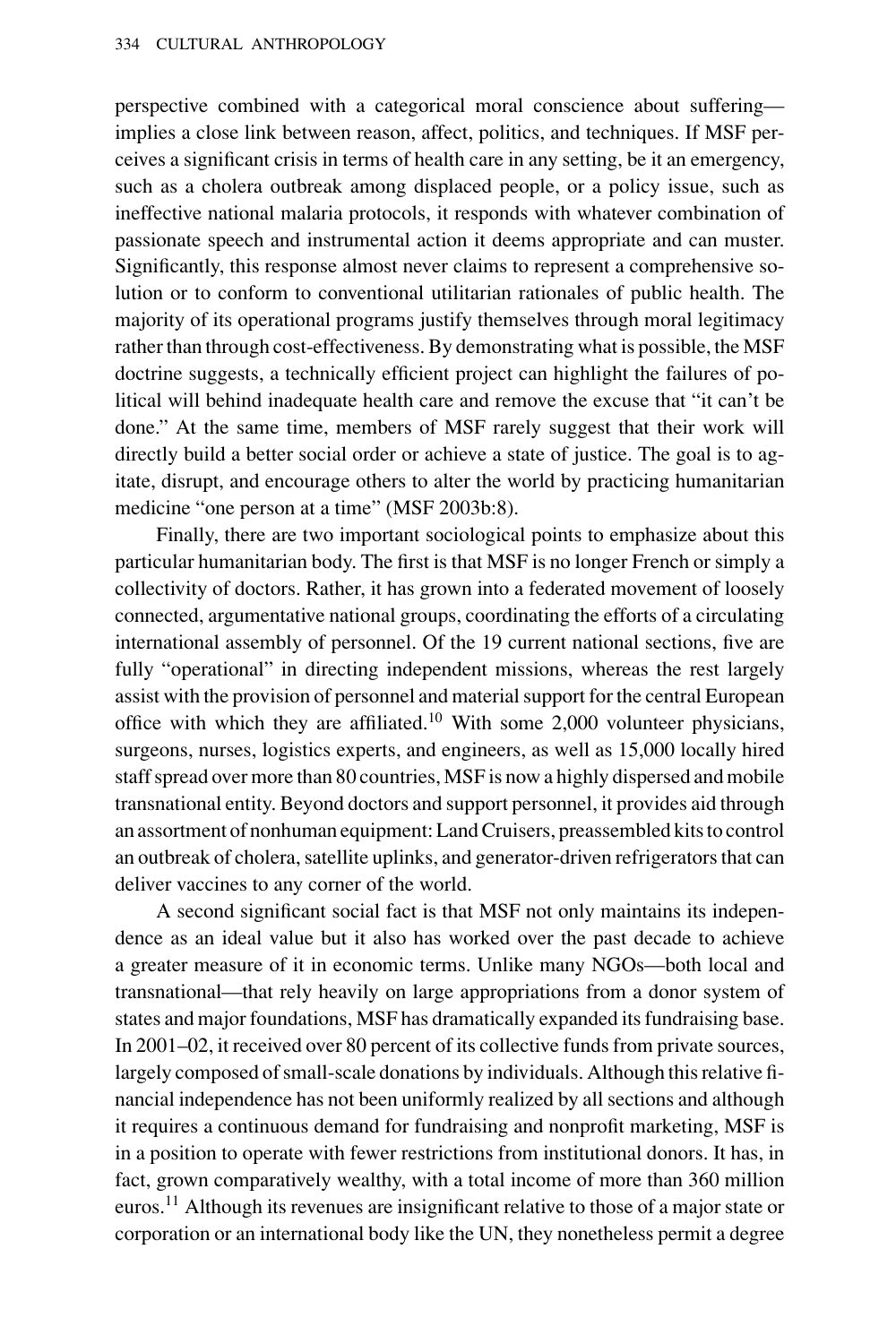of economic possibility unknown to smaller nonprofit organizations. Whereas an earlier generation of MSF missions skimped and scraped, operational concerns now focus less on the availability of funds and more on logistics to address perceived needs and expanding concerns for security. In 2002, a lead administrator in Uganda noted: "Now we work for logistics and objectives first and think about money afterwards. Before we thought about budget and logistics and came up with objectives in the field. [Now] we can think what we want to do for a population, and then do it." Although perhaps minimizing the complications of practice, this comment recognizes the core challenge at present: that of administering MSF's very real capacity. For instance, when key elements of the organization decided with the advent of antiretroviral therapy to engage more directly with AIDS (a reversal of the organization's earlier reluctance), they could directly establish, fund, and staff programs in poorer countries worldwide without having to wait for funds or donor authorization.<sup>12</sup>

Here, I will simplify the complicated material and rhetorical assemblage of MSF into an enacted statement in response to crisis, loosely characterized as "doctors yes, borders no." This statement distorts even as it reveals: Nurses and logistics experts play at least as large a role as doctors in MSF's actual operations, and the movement redefines national borders more than it simply eliminates them (the original name in French was intended to imply liberation from, not eradication of, boundaries).<sup>13</sup> However, the claim "doctors yes, borders no" also reflects a motivation frequently acknowledged by MSF volunteers: the opportunity to experience the essence of a medical career, "to feel like a real doctor" by providing basic health care in response to a clear need irrespective of political or social considerations.14 Emergency missions—particularly in destitute Third World settings—define MSF's collective image, even though emergencies constitute only part of its current practice. To understand the ethical dilemmas that this statement "doctors yes, borders no" implies, we must consider the question of what might constitute a crisis in the first place.

### **What is a Crisis? Moment and Capacity**

The English word *crisis* descends from the Greek root for discrimination or decision, designating a turning point, a moment of decisive change, or a condition of instability (OED). As Randolph Starn (1971) has noted, Greek physicians had an interesting extension of the word. "'The crisis,' according to the Hippocratic treatise *On Affections,* 'occurs in diseases whenever the diseases increase in intensity or go away or change into another disease or end altogether'" (1971:4). Starn suggests that this clinical measure of observed transformation in condition was adopted by Thucydides as a model for historical explanation, whereby facts could be organized into patterns of development. In such a narration of time, "crisis situations became moments of truth where the significance of men and events was brought to light" (Starn 1971:4).<sup>15</sup>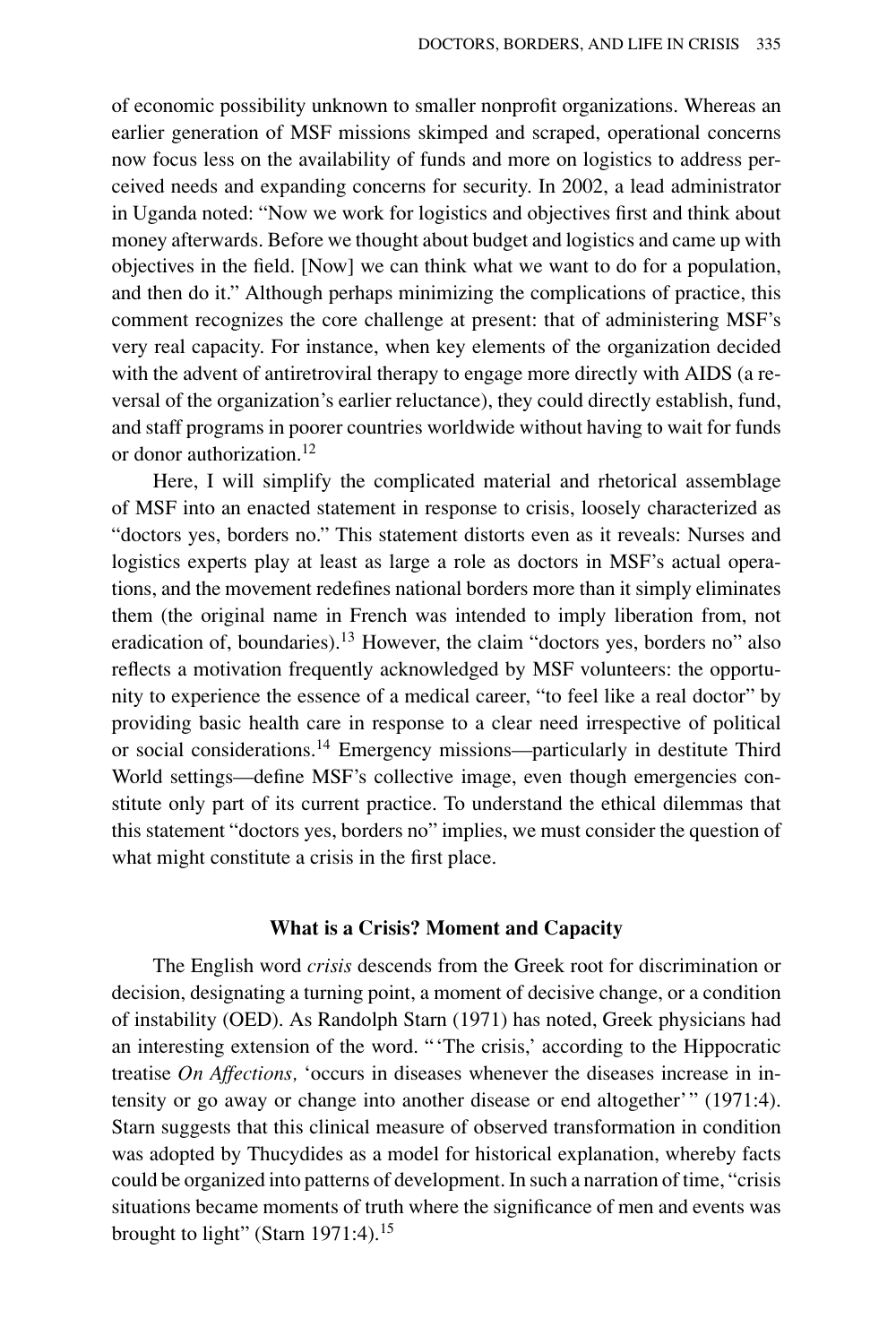In this regard, I apply the term *crisis*to a general sense of rupture that demands a decisive response, as most dramatically exemplified by the convergence of media coverage around episodes of conflict and disaster. War, famine, and calamities such as earthquakes (once ascribed to "acts of god" but now designated as "natural") are thereby given narrative turning points, organizing the prose of everyday existence into more poetic, if only partly analytic, chapters. These moments fill the contemporary international media landscape, equipped with soundtracks and titles, and the size, length, and duration of these moments as media events reflect their relative rank within an order of official valuation.

For example, after receiving the Nobel Peace Prize, MSF–USA published the second edition of a bright red poster: "The Ten Most Underreported Humanitarian Crises of 1999 ..." read the heading, followed by an admonition at the bottom: "... Must Not Be Neglected in The Year 2000."<sup>16</sup> Between these lines, the organization listed ten current issues of human suffering ranging from (1) the "Forgotten War in Congo Republic" to (4) "Millions Die from Lack of Medicines" to (10) "Civilians Face the World's Neglect in Somalia." In its digital ranking of perceived need, the poster encapsulates MSF's self-ascribed task of witnessing states of crisis across borders. Here is a barometer of global distress: a catalog of painful ruptures that deserve crisis status and yet remain "underreported" and insufficiently recognized by the media or a wider public. The list implies an ethical response: recognition followed by action.

For MSF, ethics are clearest in relation to crisis. In the breakdown of political failure, they locate the burden of civic responsibility that they hope to meet. To quote again from the Nobel Prize acceptance speech: "Humanitarianism is not a tool to end war or to create peace. It is a citizens' response to political failure. It is an immediate, short term act that cannot erase the long-term necessity of political responsibility." Their ethical position centers around an "ethic of refusal" that resists the cleansing of moral failure on any part. "For MSF, this is the humanitarian act: to seek to relieve suffering, to seek to restore autonomy, to witness the truth of injustice, and to insist on political responsibility" (MSF 1999c). The statement "doctors yes, borders no" is, therefore, a response that is deeply reactionary in the technical sense of a physician confronting a clinical patient: disorder presents symptoms, diagnosis prescribes treatment.

However, MSF must factor two additional component dilemmas into its ethical calculus: the issue of geographical location, on the one hand, and that of capacity, on the other. MSF framed itself in reaction to failings of the state-structured Red Cross, but in practice it evokes general contradictions of postcolonial expatriate life. To work "without" borders confronts the basic territorial logic of the nationstate; however, it also recalls the legacy of imperial expansion. Relations of identity and place cut two ways, depending on position and history amid empire. Eight of the ten sites listed on the poster bear the names of former colonies and colonial borderlands of the European imperial era (Congo Republic, Afghanistan, Angola,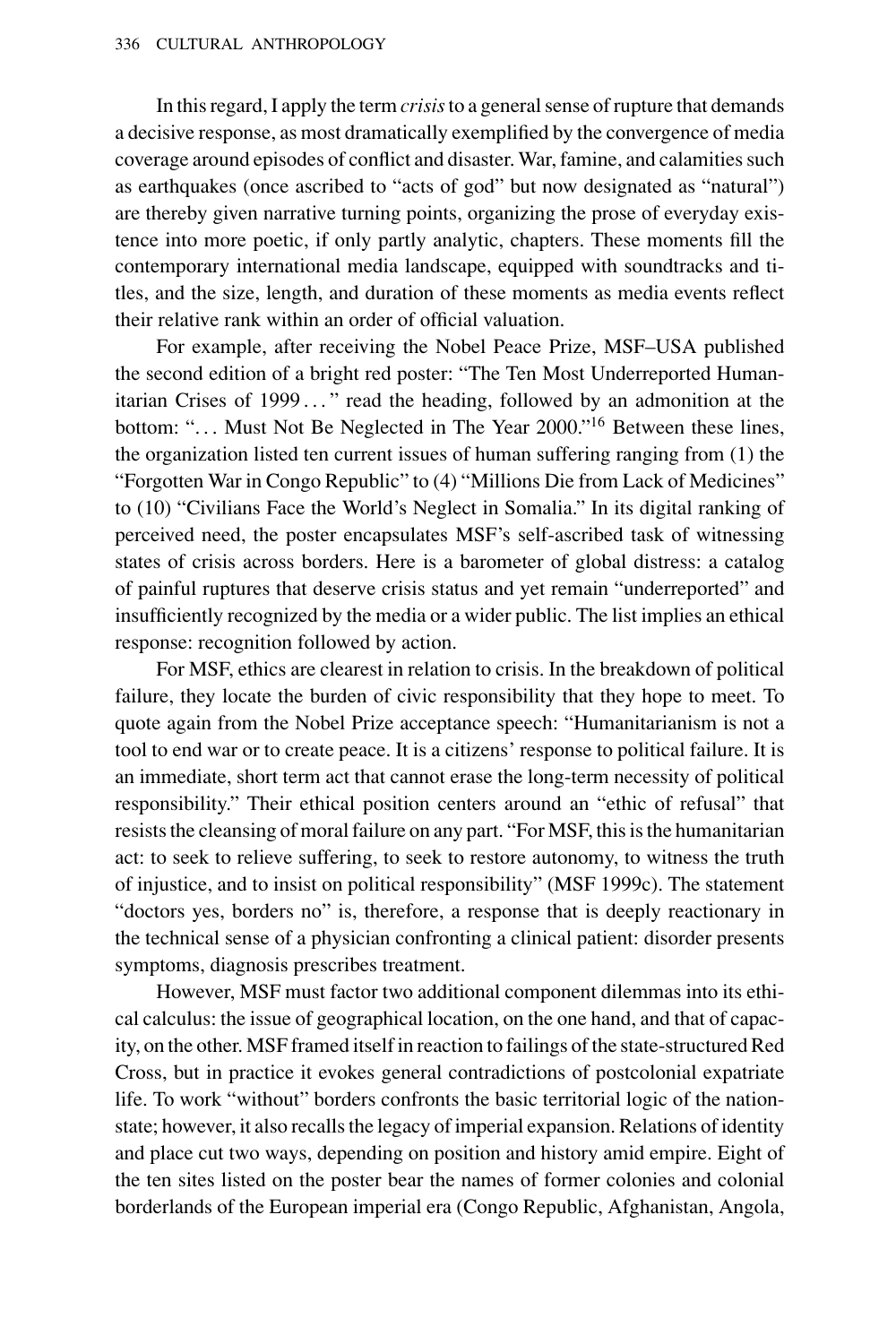Congo, Mozambique, Sri Lanka, Burundi, and Somalia), mostly in Africa. Of the two exceptions, Colombia represents the outgrowth of an older colonial order and the other (the essential medicine campaign) speaks more generally to the poverty of the Third World (in itself a postcolonial spatial designation). Place and identity of origin are, therefore, not neutral characteristics; a borderless world retains the ruins of earlier frontiers, across which some people move far more easily than others.

Alongside place we must also consider capacity. The ethical position implied in MSF's crisis poster is that of the global citizen, a particular variety of "moral spectator" made possible by the immediacy of electronic media (Boltanski 1999; see also Das 1999; Kleinman and Kleinman 1997; Tsing 2000). The poster speaks in English, implicating everyone with its passive voice. Yet not everyone is equally in a position to receive or respond to its imperative. Again, medicine serves as metaphorical as well as literal referent in this case. Facing a world composed of patients, those with medical skills bear a particular ethical responsibility for offering treatment. When patients are incapacitated, certain ethical norms of selfdetermination can be suspended in the interest of urgent care. Someone must speak and act when silence asserts passive negation and inaction threatens life. Once a state of crisis has been established, then action (especially technical, expert action) acquires self-authorizing status by virtue of circumstance. In ethical terms, if one has a capacity to act, then not acting takes on new significance. Many within MSF are deeply aware of the incongruities its mobile missions embody, but they nonetheless subscribe to a baseline humanitarian position that inaction, except in rare circumstances, is unthinkable in the face of injustice and suffering. In the end, the doctors who say "yes" must perforce say "no" to borders, even at the risk of echoing the historical inequities of empire, for the suffering other lies at the center of humanitarian reason, and recognition and action in relation to that other constitute the primary measures of ethical value.<sup>17</sup>

From this perspective, then, neither cultural difference nor economic rationality should stand in the way of action at a moment of true crisis. However, emergency, like violence, is an expansive term, and many of the situations within which humanitarian organizations find themselves operating bear little resemblance to the abstract figures of philosophy. When missions enter a potentially "postemergency" phase, or attempt to combat long-term afflictions like HIV/AIDS, MSF must confront questions of both human difference and economy of scale. Some of the most interesting debates within and around the movement concern the complicated status of its "national" staff in field missions, cultural variations in concepts of well-being, and whether its actions are effectively "for" or "against" the realist rationality of public health.<sup>18</sup> For some members of MSF, demonstrating that medical aid for a few is possible is a way of protesting its absence for the many; by constituting an outside presence in a conflict zone, they present an extralocal conduit for those caught between warring factions. To quote an essay in one of MSF's recent annual reports: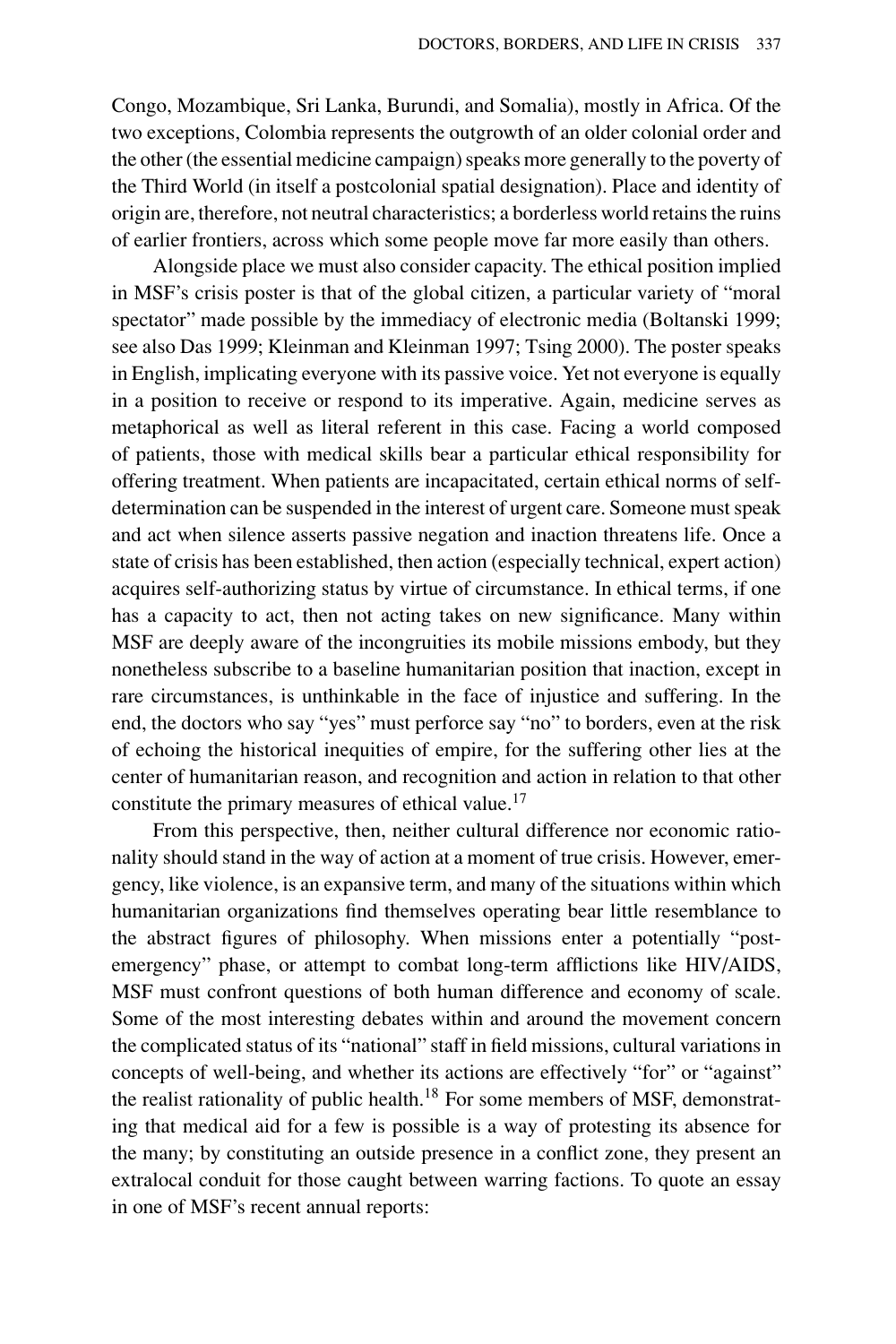Humanitarian action may be a small remedy given the magnitude of useless, global suffering. However, it can make a huge difference, if we can avoid pretending that we will change the destiny of entire populations.... Medical humanitarian action goes beyond the mere analysis and repair of physical disorders; it offers choices where there were none; it provides a human touch in an inhumane environment and it may ultimately help reestablish human dignity ... . And this is not utopian; it's very realistic ... and very needed. [MSF 2003b:11]

The ethical stances MSF most frequently maintains are neither naïve nor optimistic.<sup>19</sup> Because their focus rests on present suffering and the indignation it can inspire (see Boltanski 1999:182), members cannot resort to the more abstract comforts of the past (in juridical proceedings to redress injustice) or the future (in development projects to build later "capacity"). Essentially realist and skeptically minded, MSF is wary of involvements that would position its work as a substitution for what they see as responsibilities of states. For example, the same administrator for Ugandan projects who was quoted earlier observed to me, "We don't want to put a foot in the [local] hospital, or we'll be there ten years later." His point was not that the work there was not valuable, but rather that it did not fall into the scope of MSF's mission and would only result in a situation of long-term dependency.

Members of MSF commit themselves to witness injustice and thereby contribute to a larger representational struggle against inhuman conditions, but they do so always through the frame of a present decision in the field, rather than an overriding conceptual strategy of development or a political ideal. "Of course we think about change," one person put it rhetorically to me in a phrasing echoed by many others, "but at *this moment* what do you do?" The question is a real one, when faced with a potential crisis and equipped with the wherewithal to respond. "Do you start to prepare supplies for 100,000 displaced people before anything happens," asked an operational director for MSF–Holland regarding Macedonia in the summer of 2001, "or wait until they actually are displaced? There will be criticism either way." Here, the Hippocratic physician monitoring potential crisis in a patient meets the Thucydidean historian anticipating a larger narrative of human events through which significance will be revealed. Capacity, place, and rupture all factor into MSF's moment of decision and the lines of potential history emerging from it. For how else are we to evaluate action, if not through its eventual incorporation into a historical frame? And yet, by focusing continually on present imperatives, MSF foreshortens the historical scope of its action, contributing to a planetary time far narrower in temporal range than any local time.<sup>20</sup> The delimited goals of humanitarian engagement—alleviation of suffering and care of members of an afflicted population—provide only temporary measures for any form of relative "success" amid a greater cascade of failure. Assessment remains a retrospective task that is always one disaster behind. But a continuing pattern of temporary measures can itself have historical effects. Some refugee camps now have endured for decades, some populations regularly require international food aid, and an increasing number of social problems find administration through the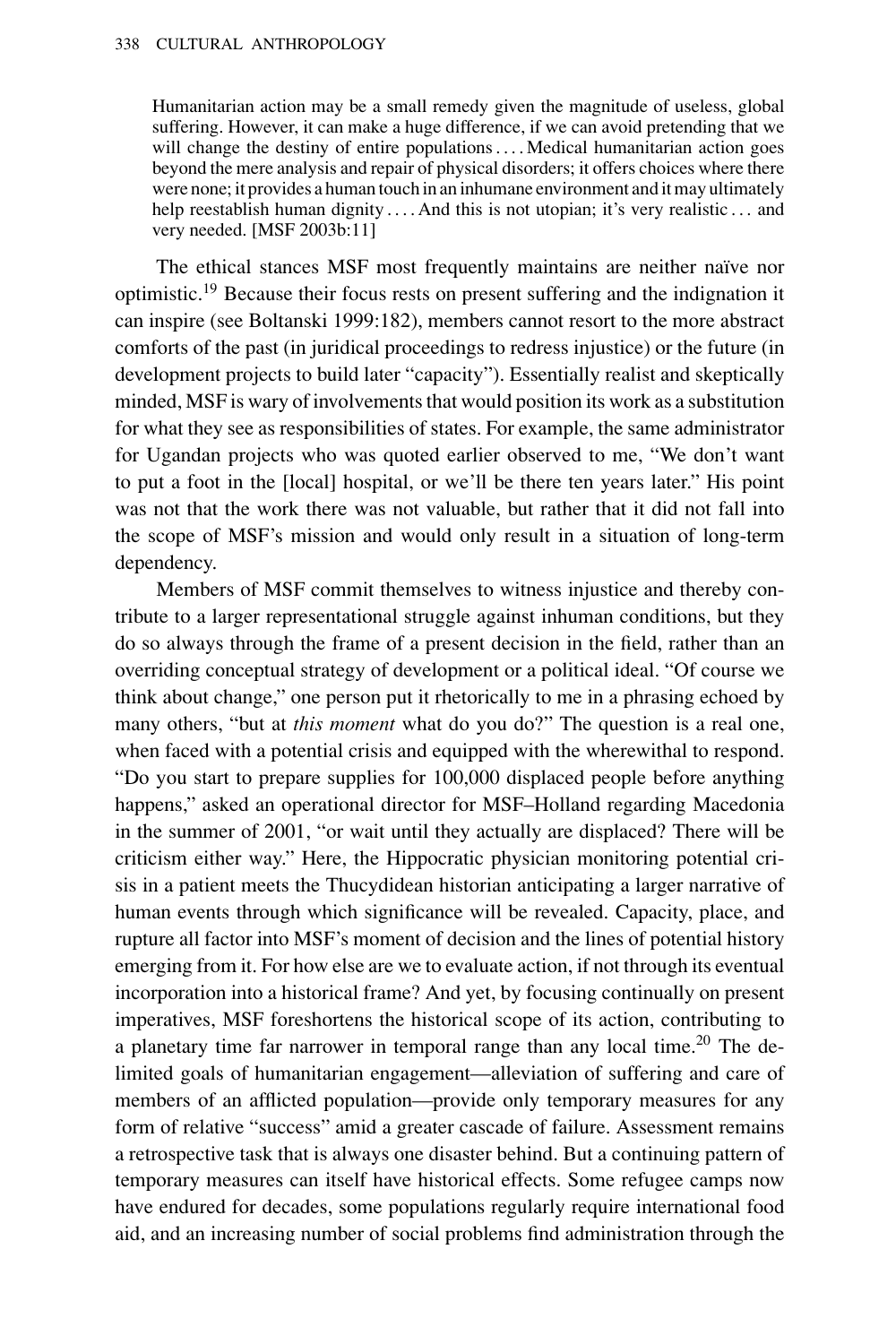larger apparatus of crisis response. Here, I will turn the discussion to address the third of my concerns: biopolitics as the dynamics of government focused on facts of living.

### **The Thin Line of Government**

Today it is not the city but rather the camp that is the fundamental biopolitical paradigm of the West.

—Giorgio Agamben, *Homo Sacer*

Experienced aid workers will guide you through the exhibit. You will see various types of shelter used in tropical, desert, and cold climates; see how food is distributed; learn how clean water and waste disposal are essential to survival; and understand basic health care and epidemic control in a clinic, cholera treatment center, and vaccination tent. You will also learn about the scale of the world's refugee crisis and what causes and prolongs population displacements. Through interaction with your guides, you will hear personal testimonies of aid workers, some of whom are refugees themselves.

—MSF brochure, "A Refugee Camp in the Heart of the City"

A few years after MSF was founded, Michel Foucault (1990) sketched out the potential significance of the inclusion of life processes into politics. He introduced the term *biopower* to describe an emerging context in 18th- and 19th-century Europe, within which facts of existence related to bodies and populations could become the focus of specific operations of government. Birth rates, issues of public hygiene, and the regulation of sexual acts now emerged as potential affairs of state, as well as the preoccupation of new cadres of recognized experts. In keeping with his central preoccupations, Foucault positioned biopower to mark a historical break between eras and modes of power moving from sudden destructive acts and toward the promotion of productive norms. "One might say that the ancient right to take life or let live was replaced by a power to foster life or disallow it to the point of death" (Foucault 1990:138; see also Foucault 2003:240–241). The political apparatus governing physical being, in other words, should now include finer instruments than a sword.

Three decades later, biopower and biopolitics have grown into familiar concepts for many anthropologists, and an expanding literature examines the ways in which governance and citizenship intimately involves the condition of living bodies and populations (e.g., Cohen 2004; Fassin 1996; Lakoff 2004; Lock et al. 2000; Nguyen 2002; Ong 1999; Petryna 2002; Rabinow 1999; Rose 2001). Many of the phenomena now under study lie at a considerable historical or geographic remove from Foucault's original points of reference. Distinctly contemporary phenomena such as radiation sickness, HIV/AIDS, pharmaceutical marketing, assisted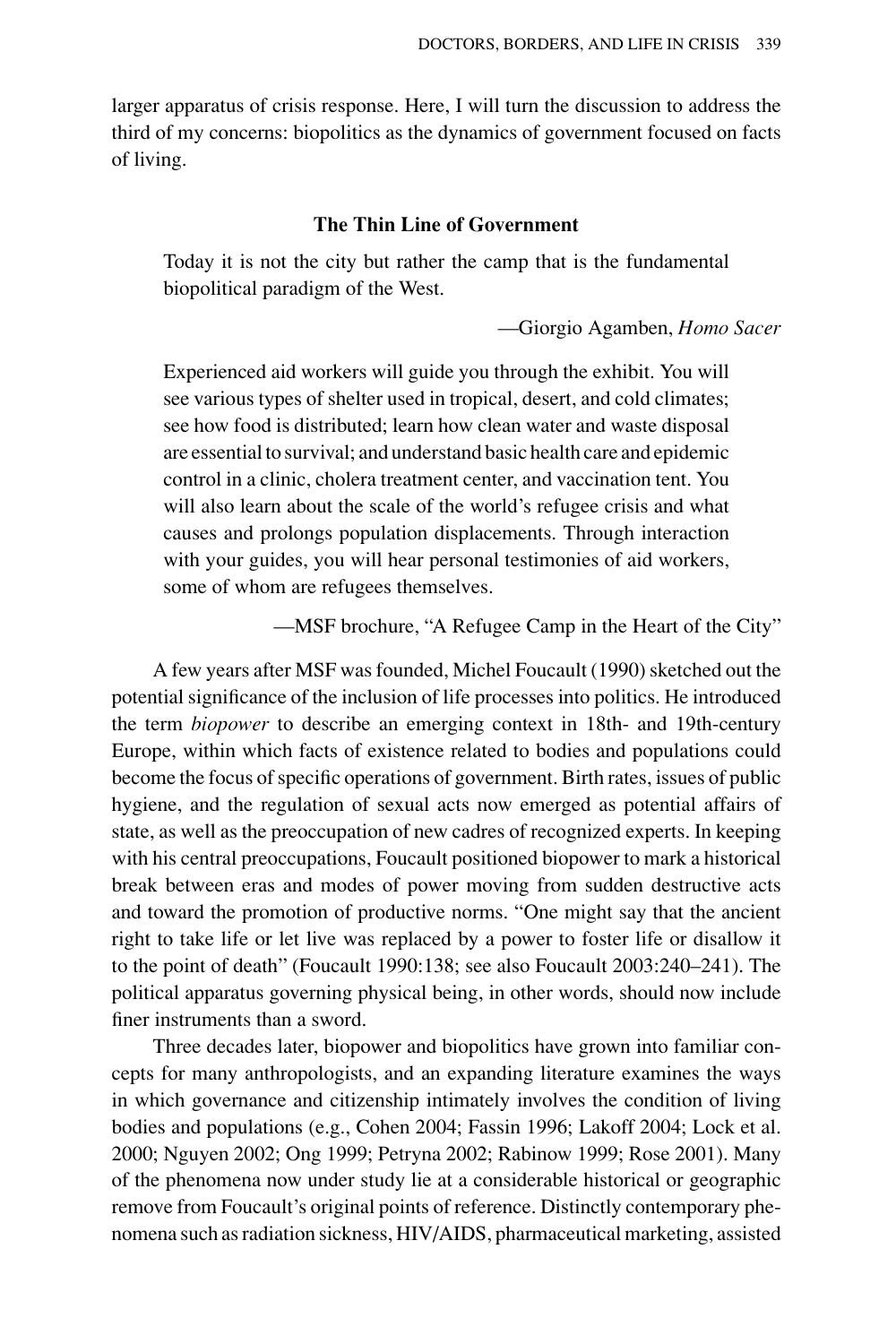reproduction, or genomic medicine and the reconfigurations they introduce to their social worlds are inherently biopolitical in the sense that the management of physical well-being is expected, if not fully achieved. This research examines not only clear centers of geopolitical influence but also postcolonial settings and marginal domains within state rule, in which distinct gaps between desires, fears, and actions are frequently visible (Das and Poole 2004). Although biopolitics may incorporate the universality of a species body, the actual politics of that body appears multiple when examined over the varying grounds of practice.

Modifying Foucault's vision with a key element from German political theorist Carl Schmitt (1985), Giorgio Agamben (1998, 1999, 2000) has returned discussions about life and politics to issues of sovereignty. Following an overarching concern with the Holocaust, Agamben suggests a genealogy for biopolitics that originates in a sovereign's power to suspend law by declaring a state of exception and ultimately expands into the deadly form of the concentration camp. First, he enlarges Hannah Arendt's (1959:85) distinction between two Ancient Greek terms for life: zoë (zoological life, the simple fact of living) and bios (biographical life, a life that is properly formed through events such that it can be narrated as a story). Agamben (1998:8–9) uses this distinction to identify a lower threshold of human possibility: "bare" life, or a form of naked existence without any benefits of social being. The key figure for him is *homo sacer,* a status under Roman law of one who may be "killed and yet not sacrificed" (Agamben 1998:8)—whose death, in other words, can occur without recognition of loss. From this obscure legal category, Agamben maps a migration of politics into an expanded state of exception, producing a "zone of irreducible indistinction" between bare life and citizenship. Second, Agamben identifies the concentration camp as a key political space of modern experience. In his vision, the camp, and the exceptional suspension of law within it, is not simply a historical referent but the "hidden matrix" at the center of our world (Agamben 1998:166). He suggests we should contemplate anew Walter Benjamin's (1969:257) dictum that "the tradition of the oppressed teaches us that the 'state of emergency' in which we live is not the exception but the rule."

Agamben's provocative recasting of biopolitics requires some translation for an anthropological discussion of humanitarian action. His perspective is decidedly European, aligning Sarajevo with classical Greece and Rome, and the camp he usually has in mind is Auschwitz. Furthermore, the image of sovereignty found in much of his writing (like that of Schmitt) is that of a powerful government, one clearly exhibiting capacity and control, rather than the less certain political conditions prevalent in many of the areas in which humanitarian organizations operate. Finally, and most generally, his concern is ultimately directed toward the mass production of death and its potential within claims to political sovereignty.<sup>21</sup> However, if we widen this history to accommodate the mutations of imperial practice, fragmenting this image of rule and adjusting his trajectory toward questions of survival, Agamben provides us with additional elements to better situate MSF and its complex negotiation of both politics and suffering.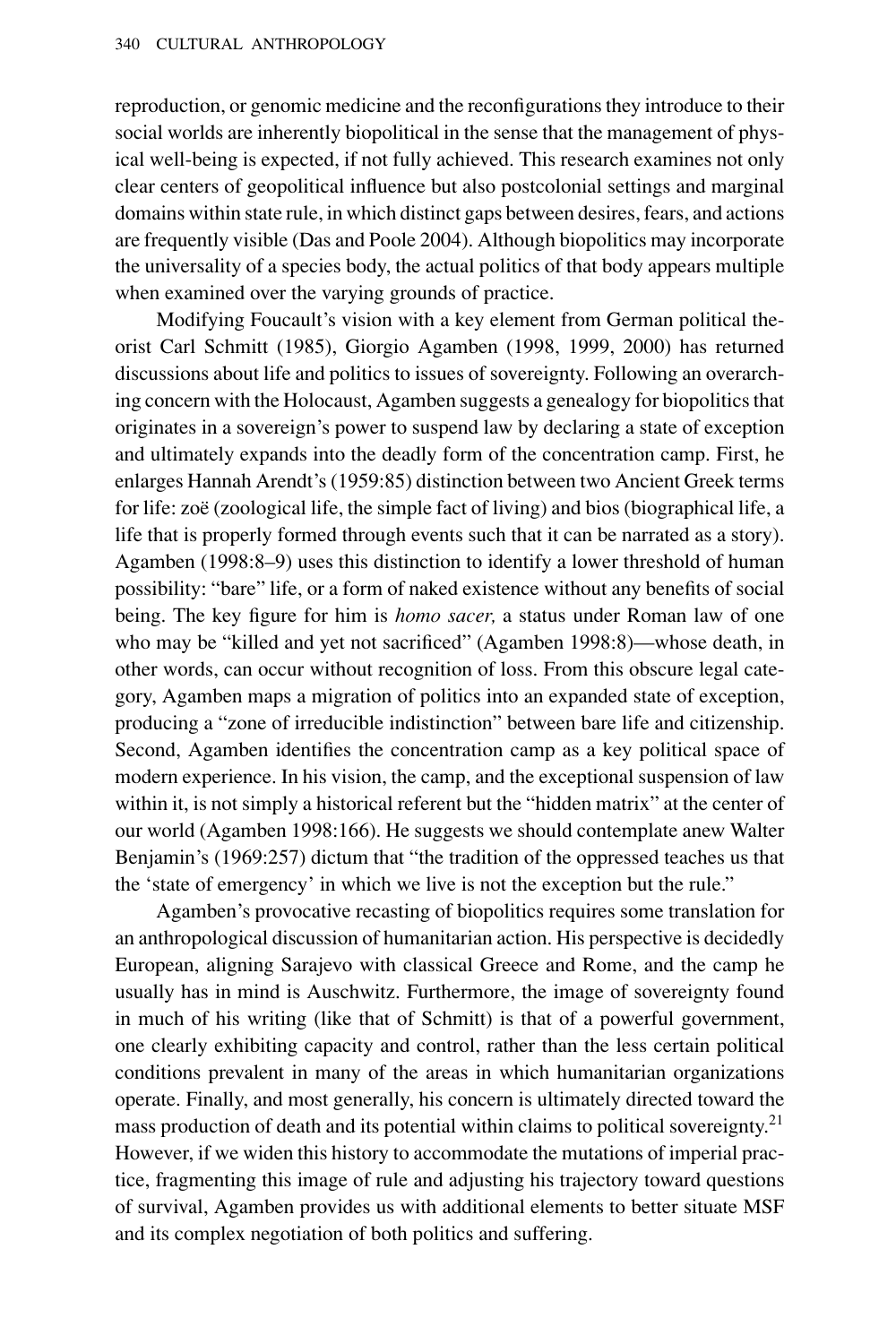Consider one of the key spatial contexts within which MSF and other humanitarian actors operate: a refugee camp explicitly defines biopolitics in terms of the preservation of life where it has otherwise been abandoned or put at risk—an attenuated form of government, if you will (see Biehl 2001; Pandolfi 2002). At the same time, it is important to recognize that a refugee camp is not a concentration or a death camp, although they may share certain technical traits and general strategies of control. When properly functioning, a refugee camp fosters the possibility of mass survival, not mass extermination.<sup>22</sup> Nonetheless, the troubling status of refugees plays a critical role in the efforts of Arendt (1973) and Agamben to comprehend the political trajectory of totalitarian genocide; the image of massed refugees undeniably represents an archetype of human suffering (Malkki 1996). In both kinds of camps, those designed for refuge as well as for elimination, the figure of the human emerges from behind that of the citizen, in a bodily condition exposed by crisis. Concerns for stateless persons and victims of genocide pervade international codes for human rights and humanitarian law that followed World War II. Although those documents have rarely enjoyed enforcement, an elaborate system of UN agencies, national governments, and NGOs, has established the refugee camp as the predominant mechanism of practical response to severe political and ecological instability. In exceptional conditions of displacement, an exceptional space of preservation now opens, to relieve a population, if never quite cure or fully care for it. This is where the threshold possibility of Agamben's "bare life" again comes into view within the circumscribed existence of the involuntarily displaced.

To further clarify the point, let me return to the ethnographic example from my introduction. In the fall of 2000, MSF brought a traveling exhibit to several sites in greater New York and Los Angeles as part of a special publicity campaign on behalf of displaced people.23 Entitled "A Refugee Camp in the Heart of the City," it brought together two of Agamben's key elements—the camp and the city—as a small circle of tents briefly appeared in the center of Central Park. MSF volunteers and staff issued identity cards to visitors and then led them through the exhibit in small groups to experience the key features of a miniature model camp. The first section of the exhibit illustrated basic needs: shelter in the form of simple tents adapted to different climates, water purification in the form of a giant bladder dispensing five gallons per person per day, food in the form of compact bars providing 2100 calories, and finally hygiene in the form of a latrine (the VIP version) equipped with both a public education folk painting about hand washing and an ingenious method of trapping flies. Here was a panorama of survival in all its measured essence. To one side hung a small poster about mental health and trauma and beyond lay the medical zone, featuring a model clinic, a weighing station, and vaccination center, and finally a cholera exclusion area. The tour closed with a depiction of landmines and a photographic testimonial to the plight of refugees.

In this model camp the spatial order is both exact and essential. It does not represent a final solution or a politics involving fully realized subjects, however,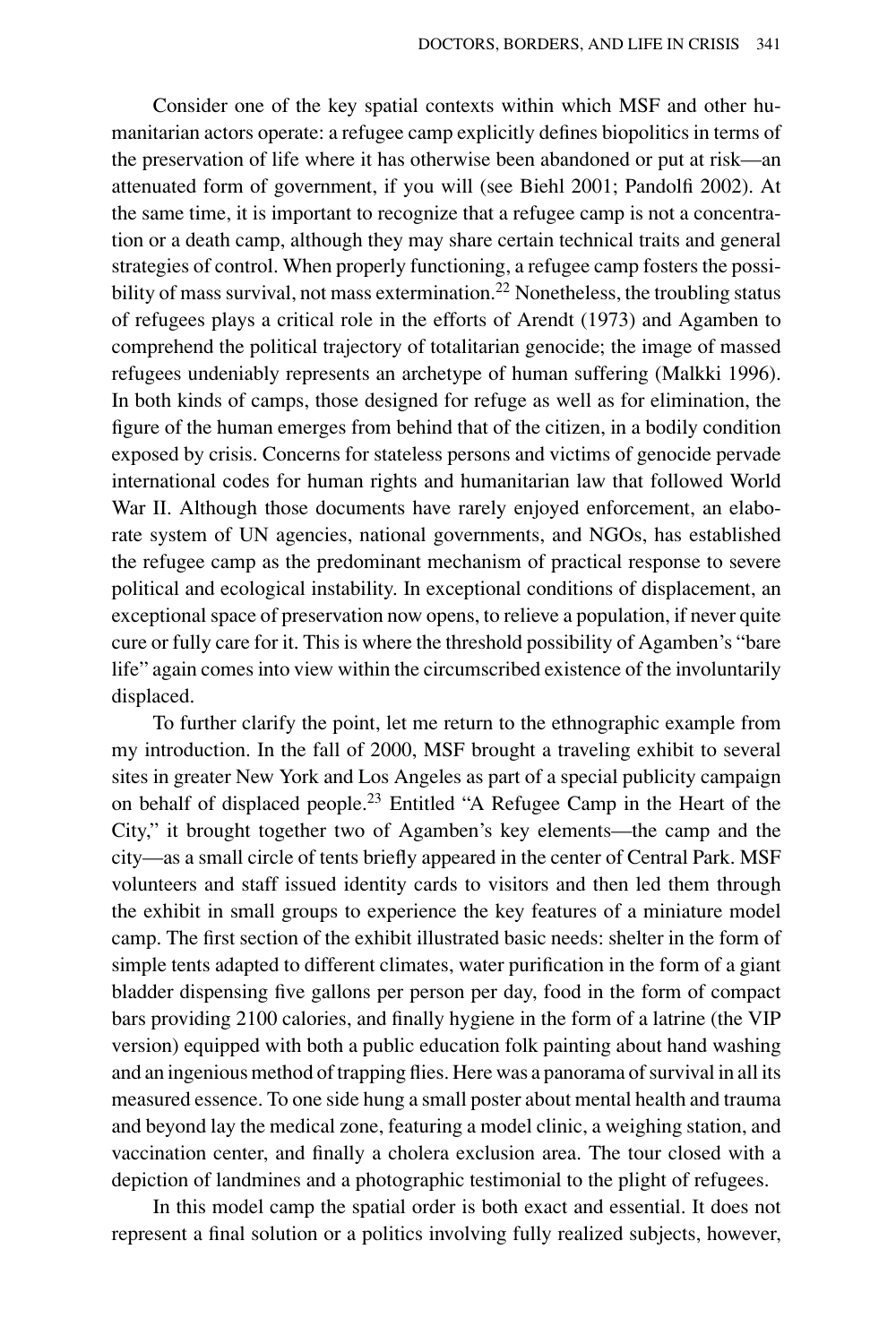but an endlessly temporary defense of minimal existence. In this sense, it is the precise inverse of a concentration camp, if likewise revealing a border zone between life and death. The camp arranges itself around an effective rationale of immediate concerns localized within biological necessity. There are bodies to cleanse, to shelter and protect from hunger and disease. There are children to weigh, inoculate, and categorize by the circumference of their upper arms. In the model camp, links between these different tasks are clear. Indeed, a number of volunteer guides remarked how much clearer the system appeared to them in this context than it had in the chaos of an actual emergency. Life itself is exposed beneath the language of rights invoked to defend it and the protest against conditions that produced the camp in the first place. In this setting, human zoology exceeds biography: those whose dignity and citizenship is most in question find their crucial measurements taken in calories rather than in their ability to voice individual opinions or perform acts of civic virtue. The species body, individually varied but fundamentally interchangeable, grows visible and becomes the focus of attention.

Here the context of MSF's "ethic of refusal" comes most sharply into focus. The group's insistence on a politics of witnessing combined with its abstention from taking a directly political role stems from an unwillingness to accept the extended state of emergency within which it generally operates. Simply to denounce situations would achieve no immediate humanitarian ends and to endorse political agendas would potentially sacrifice the present needs of a population for the hope of future conditions. But to maintain formal neutrality at all times without protest would mimic the classic limitations of the Red Cross movement that the founders of MSF originally rejected. Confronted with such a range of unsatisfying options while still being committed to humanitarian values, MSF's ideological strategy is to claim a position of "refusal" in the form of action taken with an outspoken, troubled conscience.

The practical application of this approach varies according to the situation. In truly exceptional circumstances MSF has found itself forced out or has chosen to withdraw. For example, during the highly televised Ethiopian famine of 1984–85, the French section was forced to leave after accusing the regime of using both famine and relief aid to effect a forced resettlement policy. During the dark Rwandan spring a decade later, MSF publicly proclaimed its helplessness with a bitter, angry refrain: "you can't stop genocide with doctors." The French section both denounced the political complicity of its national government and issued its first call for some form of military intervention to halt the slaughter. Upset at the flagrant manipulation of aid by the perpetrators of genocide in the aftermath, MSF–France subsequently pulled out of the Rwandan refugee camps in Zaire and Tanzania at the end of 1994 and then condemned the new Rwandan regime for the forcible repatriation and massacre of Hutu refugees. Although other MSF sections followed different strategic lines of action amid heated debate, they all eventually withdrew from the camps by the end of 1995, publicly protesting the continuing political situation within them. Most recently and poignantly, the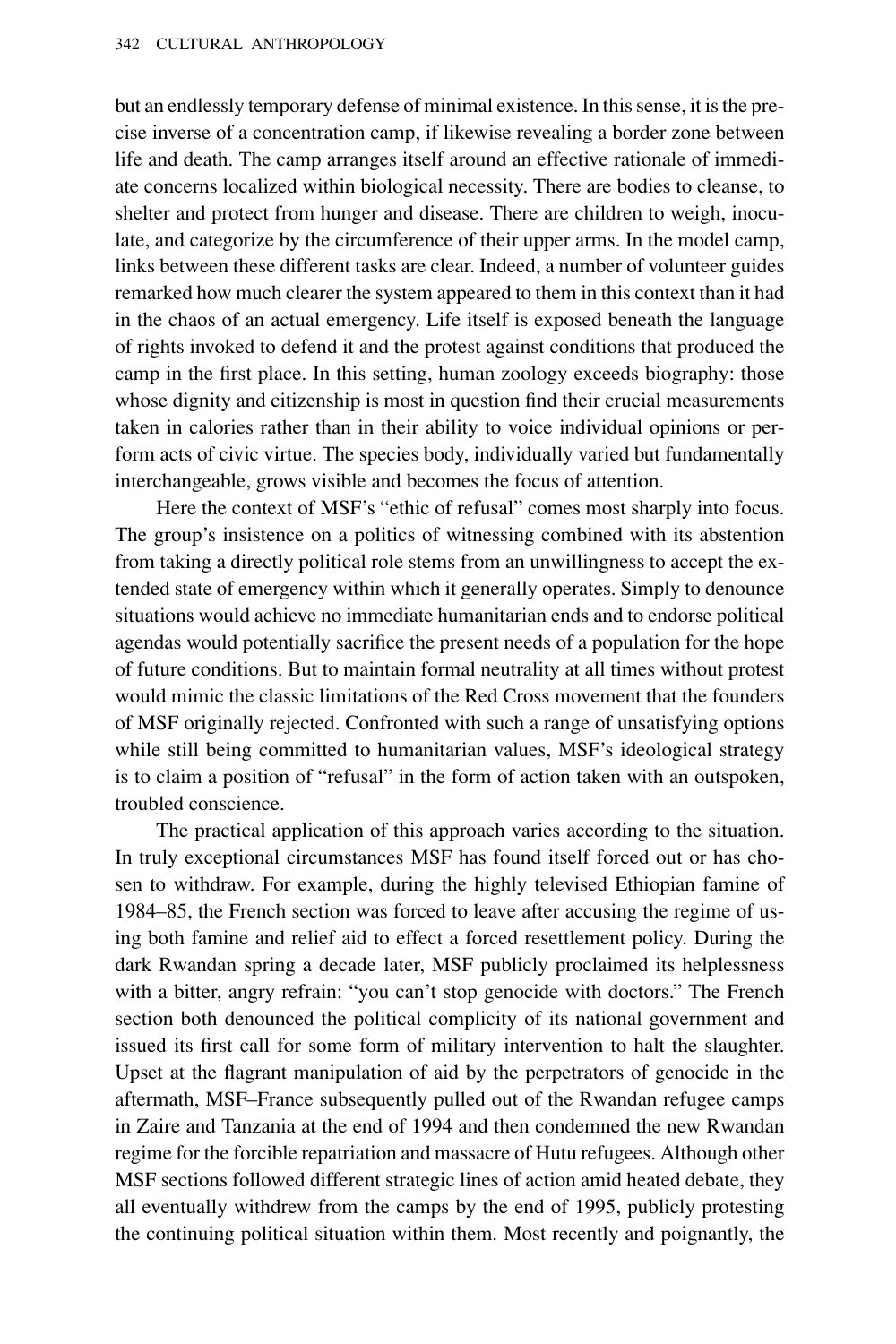organization withdrew from Afghanistan following the murder of five members of a team from MSF–Holland in 2004. After more than two decades of continuous presence, the organization felt that the altered political circumstances of U.S.-led coalition efforts to administer a post-Taliban reconstruction had eliminated the "humanitarian space" necessary for its operations. $24$ 

Such extreme actions, however, are rare. Within more common conditions of rupture, MSF usually practices a noisier variety of humanitarian diplomacy of the Red Cross variety, intermingled with threats, denunciations, and protests. At the same time, it operates as a technical agency, alongside other NGOs, to administer a substitute for medical government amid what it identifies as political failure. Yet this action rests squarely on a central, categorical paradox: the more successful MSF is at protecting existence in the name of a politics of rights and dignity, the more this temporary response threatens to become a norm. Related lines of tension run through much of the movement. Even as MSF seeks to maintain an anti-institutional ethos, it achieves the institutional recognition of the Nobel Prize, a recognition that promises both to increase its influence and impede its reinvention. Even as the organization seeks new forms of engagement that might emphasize structural inequities (such as the Access campaign to lower pharmaceutical costs for poor countries), it remains attached to the language of urgency: for example, "Millions Die from Lack of Medicines" (crisis number four on the poster described earlier). The group's anti-utopian utopianism requires both situational and categorical criteria of evaluation at different levels of engagement: Team reports for each local context filter through an organizational structure with global ambition. Universal techniques and expert guidelines mix with a legacy of continual improvisation. An established oppositional ethos takes shape within a definitional claim to humanitarian ethics. Therefore, in the face of continuing disaster, MSF responds with a defense of life that both recognizes and refuses politics. It forcefully claims an independent right to speak out and act without regard to considerations other than conscience, yet it never quite abandons neutrality in its insistence that final responsibility for alleviating suffering lies elsewhere. At the same time it maintains a critical frame of action that has undeniable political as well as social, economic, and technical effects on both local and systemic scales. Such is the dilemma of "doctors yes, borders no."

When analyzed at a general level, the work of NGOs such as MSF and other humanitarian groups certainly contributes to the greater contemporary world order, forming part of an established apparatus for crisis response. Thus, Michael Hardt and Antonio Negri (2000:36) can identify international NGOs as pacific weapons of what they call "Empire." More concretely, Maria Pandolfi (2002:1, 5, and see 2000; see also Appadurai 1996:45–49) includes them in an expanding militaryhumanitarian field she terms "migrant sovereignties," self-legitimized through a "culture of emergency" exemplified by the massive intervention in Kosovo. At the very least, surely Akhil Gupta and James Ferguson (2002) are correct in observing that humanitarian organizations performing statelike functions contribute to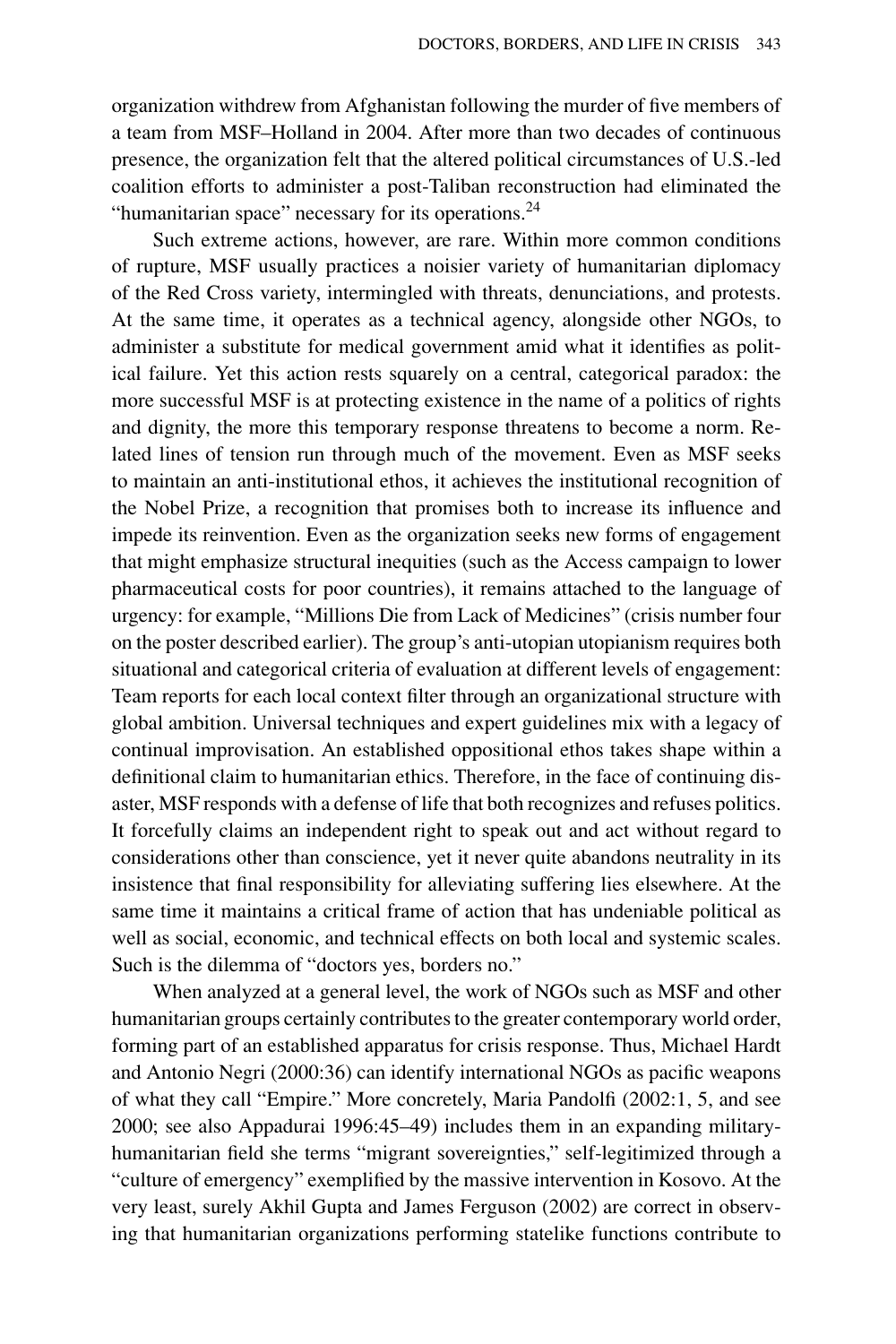a transnational variant of governmentality, one that complicates our conceptions of national and international space. Nonetheless, MSF seeks to define itself in contrast to emerging conventions, while also participating in a larger moral economy of evaluating politics through human life and suffering. It generally opposes humanitarian operations by military forces or any standing "right of intervention" (a principle memorably championed by one of its original founders-turnedpolitician, Bernard Kouchner, and implicit in the group's initial formulation). And it will occasionally withdraw from situations in which it believes external political manipulation outstrips its ability to influence conditions of suffering. Yet its actions, however agonizingly debated and qualified from within, often blur together with those of other aid actors when seen from the perspective of their intended beneficiaries as a continuing stream of white all-terrain vehicles.<sup>25</sup>

General accounts of NGO governmentality, therefore, risk slipping an older political vocabulary too quickly over contemporary forms. Although the doctors who say "yes" to humanitarian action may find themselves replicating colonial patterns and inadvertently contributing to successor global orders, their own expansion is ever conflicted and oppositional. MSF may contribute to a migrant mode of sovereignty, administered through Toyota Land Cruisers, satellite phones, and laptop computers, but we should not forget that this sovereignty is not only mobile but it is also at the same time attenuated. MSF may have achieved a measure of direct power over survival and a measure of indirect influence in bringing recognition to crisis situations. It may also reserve, like Schmitt's sovereign, a measure of final decision over life and death by determining what constitutes a legitimate exception, although this is reactive and largely in a medical vein. However, its actual ability to govern—to care for a population—is limited both by external factors and by internal will. Moreover, MSF is, as are most contemporary NGOs, an association composed of private citizens and, therefore, operates obliquely with regard to classic legal categories of administration and sovereignty. As such it holds no particular mandate to act (unlike the legally sanctioned ICRC), nor does it seek to rule.

As the director of one MSF section observed to me: "Four people sitting in Sudan surrounded by people with guns aren't running things." This facile political analysis is nonetheless revealing when positioned alongside descriptions of global empire, for it reminds us that power can extend into settings where a monopoly of authority is rarely apparent.<sup>26</sup> MSF acts on particular bodies and contributes to a larger political regime of humanitarian values. However, between these two levels, its actual command over events is ever precarious and unsure. What MSF has achieved—now passionately, now reluctantly—is a temporary and restricted form of modestly productive power that is uncertainly revealed in states of crisis. This is what I mean by a "minimalist" biopolitics: the temporary administration of survival within wider circumstances that do not favor it. In foregrounding such a project, and pursuing it within the attenuated sovereignty of an independent, but self-limiting organization, MSF protests inadequate government and provides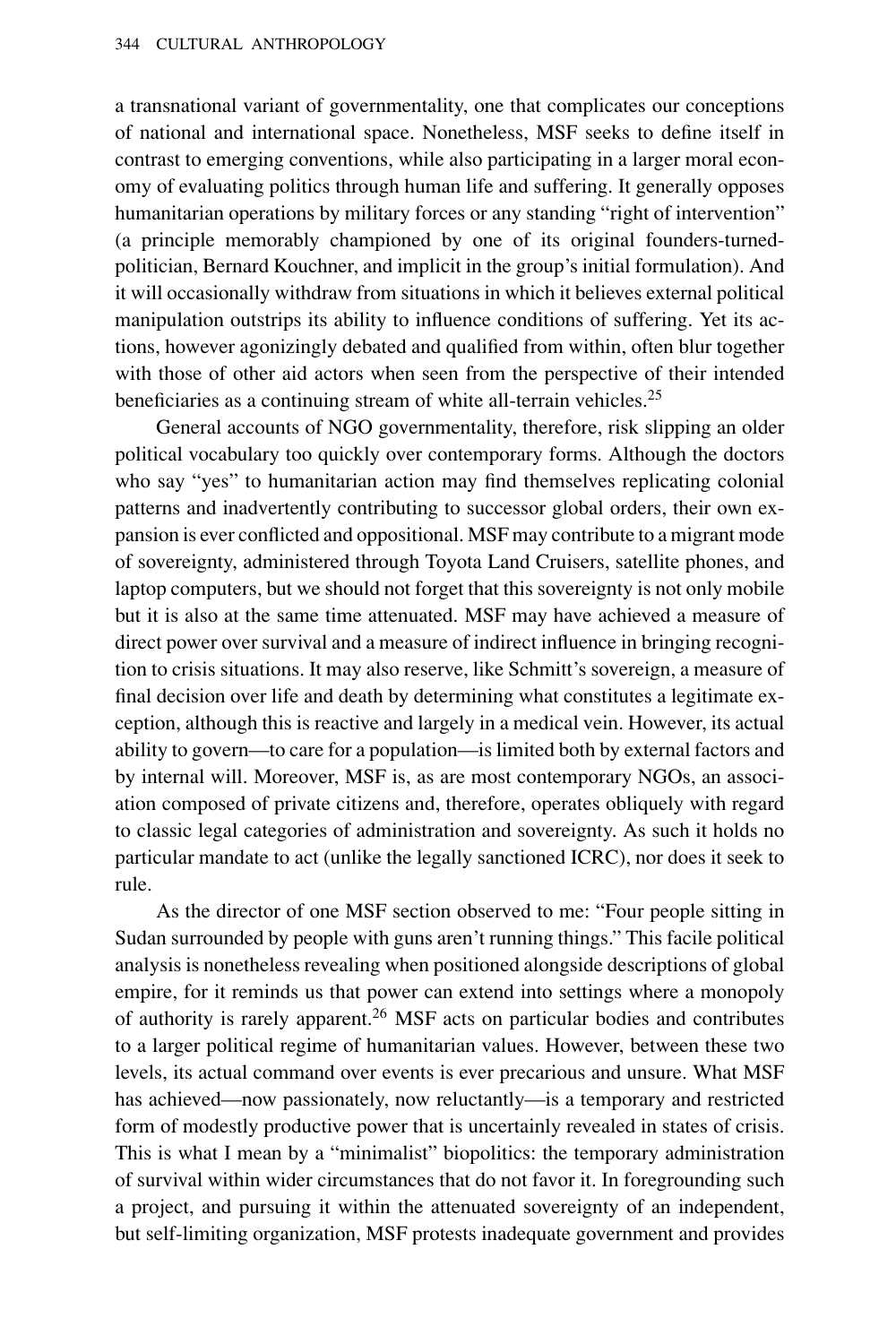a temporary alternative. Whether such a minimalist biopolitics can achieve the deeper humanitarian goal of reestablishing human dignity, however, remains less clear, other than publicly demonstrating an attachment to that ideal at the moment of its abnegation. As Paul Rabinow (1999:109–110) notes with regard to French concerns over their HIV blood scandal and genomic research, the bios that understands itself as a civilizing force has difficulty imagining a zoë that it could not civilize or one whose alteration might change the very conditions of dignity. In classic humanist reason, dignity is already defined and inherent to the human person. And yet the direct pursuit of such dignity, in the form of a humanitarian ideal undertaken by a medically oriented and historically French movement, may reveal the limits of life in precisely these terms.

### **"The Bracelet of Life"**

Another striking image renders most acutely the dilemma of life confronted by MSF. In a continuing publicity campaign partly aimed at children and entitled "The Bracelet of Life," (see Figure 1) MSF–USA has featured one of the simplest tools used in medical responses to crises involving nutritional stress, a thin paper strip



**Figure 1 The "Bracelet of Life." Doctors without Borders/Médecins sans frontières advocacy material, 1998. Courtesy of MSF–USA.**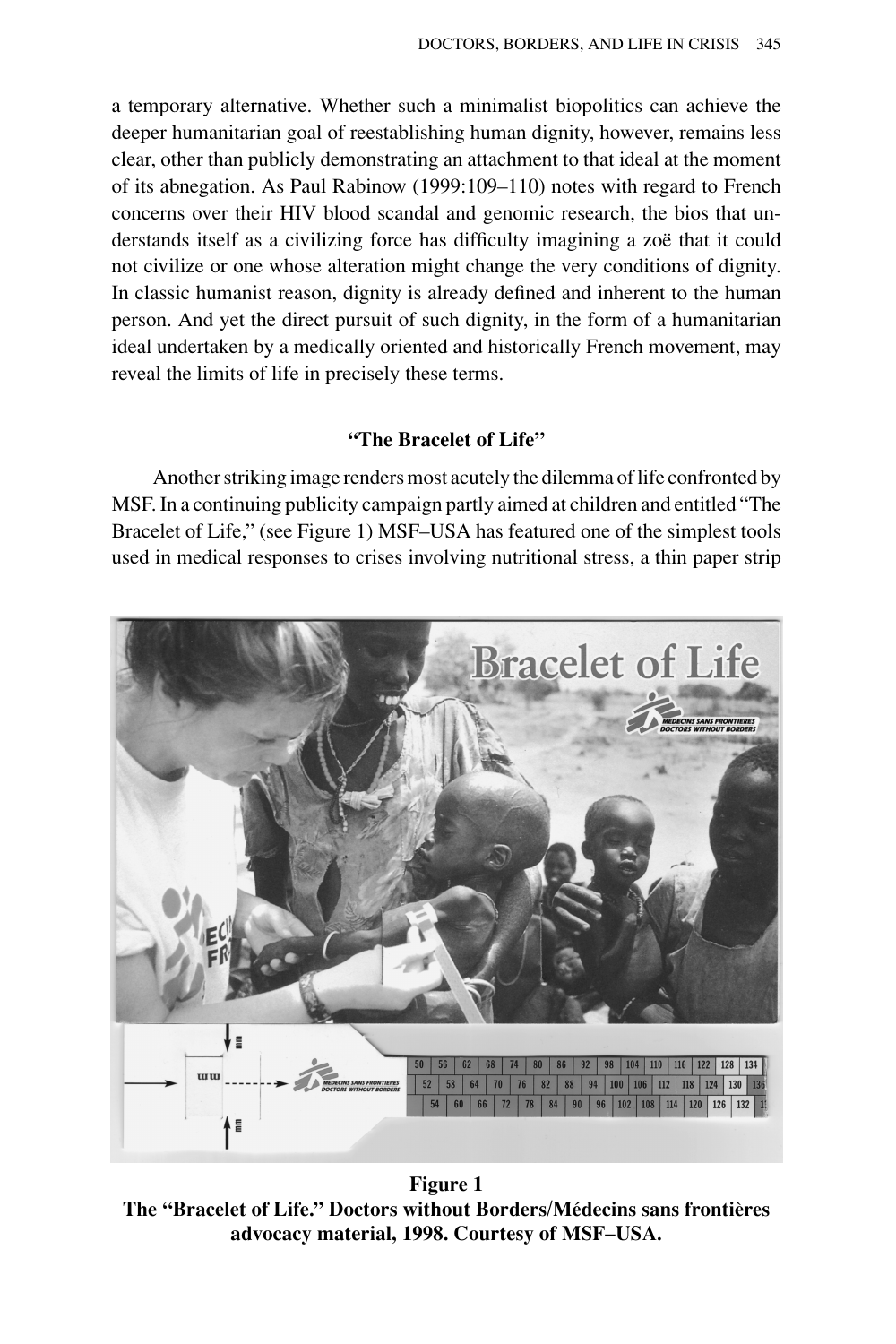used to measure the middle upper arm circumference (MUAC) of children below the age of five. Looped and pulled tight it gives a quick indication of nutritional health, expressed both as a numerical measure and a declining gradation of colors: green, yellow, orange, and red. Inexpensive and simple to operate, this is an elegant tool for triage and assessment amid famine.<sup>27</sup> And yet the green only indicates the absence of one form of stress within a broader definition of a secure childhood. The bracelet of life cannot adequately measure the gap between general distress and happiness (as a fully realized bios). It records the extent of suffering and informs estimates of potential crises in a manner that is both exceptionally clear and clearly limited. MSF members often cite nutritional work as a rare example of humanitarian gratification, as those children who remain above a threshold of survival do recover with satisfying regularity once carefully fed. But they also describe frustration, recalling instances when recovered children would return for a second visit, their bodies withered anew by the same conditions that brought them there in the first place. Survival, after all, is a perpetually temporary outcome. Rather than a happy ending, MSF can offer only recognition and sporadic world attention to cruelly thin arms and the potential of short-term gain in the shape of specially formulated foods. It may be better than nothing for the chosen few, certainly—at least in the present—but hardly an ideal basis for a dignified life.

Where, then, shall we locate such a minimalist biopolitics amid the greater architectures of time? A crisis is both a potential historical event and historical deferment; a rupture that marks time indelibly yet stands outside it in a state of exception. Within crisis, time contracts and one inhabits the present as intimately as possible—the "immediate present" to borrow a phrase from Achille Mbembe and Janet Roitman (1996:153). In this respect, crisis is the most pure environment for a technician, where expertise can and clearly must engage in technical terms with the immanence of problems. It is also the natural habitat of a moral witness, who acquires the capacity to give testimony by virtue of presence. One can both act and know by being somewhere at just the right moment.<sup>28</sup> But if disaster becomes circumscribed through limited governance (as exemplified by the model refugee camp) then one enters another mode of time, one of incomplete history and abeyance. It is in the extension of this mode of time that crisis becomes truly a state in which humanitarian action can preserve existence while deferring the very dignity or redemption it seeks. And it is the expansion of the geographic scope of this state that threatens the emergence of a new configuration of old inequalities.29

In responding to an earlier version of this article, a member of MSF–Belgium pointed out that camps for displaced persons are not simply spaces of exception; they can also be historically productive forces that encourage the extension of less undesirable social norms and political expectations. Certainly there might be worse things than the normalization of basic health care in the form of pit latrines in the midst of a cholera epidemic. Yet the extension of public health and the Enlightenment are not the only sort of bios produced in camps, as Liisa Malkki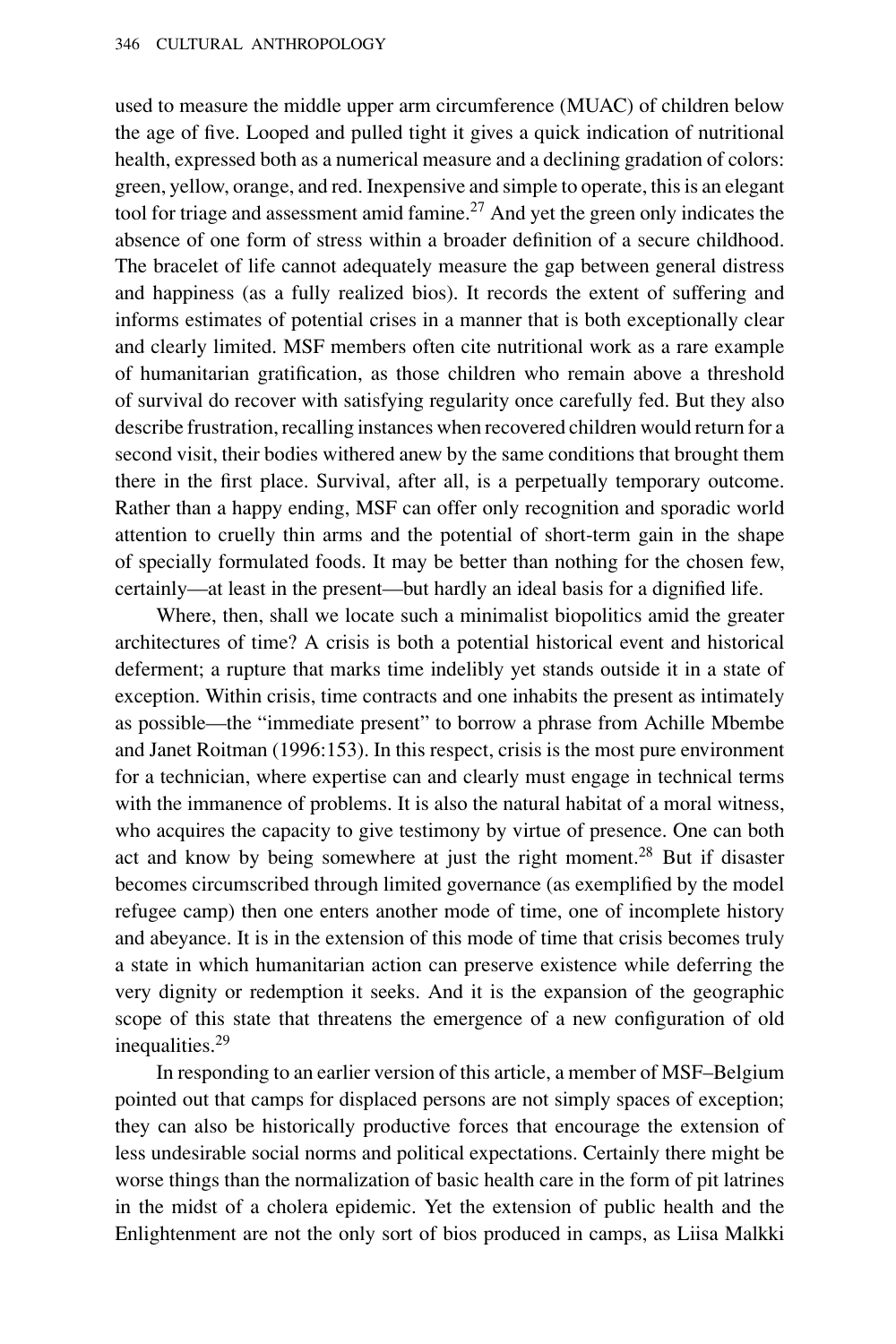(1995) demonstrated in her depiction of history making among Hutu refugees in Tanzania, where camp life only further distilled ethnic resentments and nationalist sensibilities (see also Hyndman 2000; Malkki 1996). Returning to Starn's etymology of the term *crisis,* the crucial moment of transformation may indeed be found between Hippocrates and Thucydides, in the translation from medicine to history. Rony Brauman, the former head of MSF–France, noted in a public discussion associated with the camp exhibit that "as a doctor there is no emergency that lasts."<sup>30</sup> A patient improves, expires, or enters a chronic state. But for a historian, every age has its turning points and critical decisions amid turmoil. This sense of crisis stems less from the particularities of suffering per se, than the repeated discovery of moments of truth within them and the ordering of that truth into a revelatory narrative. Thus, the problem before us is not crisis per se but the very codification of crisis into a state, a condition of action, and the subsequent limiting of emergency to within these borders.

The camp I have deployed as a central image for this article is a model camp, constructed and temporarily displayed for educational ends. Its constituent elements are all fully real, and identical versions can be found in actual use worldwide. But their assemblage into a representation of stateless survival transforms them into something more ephemeral and yet also more static: the possibility of nakedness at the level of the simple fact of living. For is not the real political horror of "bare" life found in the realization of its possibility—in the recognition of the routine indignity of an open latrine? Life in the sense of zoë only appears a problem from within bios, amid circumstances in which someone accustomed to defined forms of self-respect and personhood faces the potential dissolution of that personhood into a species body. This is a fantasy, of course, in that the species body is never absent, and the being who could imagine such a fear remains a person. But it is a socially real fantasy, nonetheless, enacted not only through projects of genocidal extermination but also from the opposite direction and in different ways, through projects of humanitarian survival. When elements of this very real fantasy migrate within international politics, when Agamben's European history opens outward to include a wider array of "violence prone areas" (Das et al. 2000; see also Nordstrom 2004), then a permanent state of emergency can threaten to find its own realization through the normative responses that seek to contain it. The doctors who seek human dignity continually labor over problems of human survival but their technical ability is never quite able to satisfy their ethical desire. The more they save bodies within limited conditions, the starker the contrast between minimal existence and fully formed life. The larger system within which they operate returns them repeatedly to the humanitarian point of necessary refusal and urgent action. For at this moment—yet again—what else can we do?

Such is the problem that MSF both embodies and confronts on a continual basis, acting and reacting indignantly through conjoined, disjunctive categories of techniques, ethics, and politics around minimal existence. The record of their work lies simultaneously open and closed to critique around the value of simply living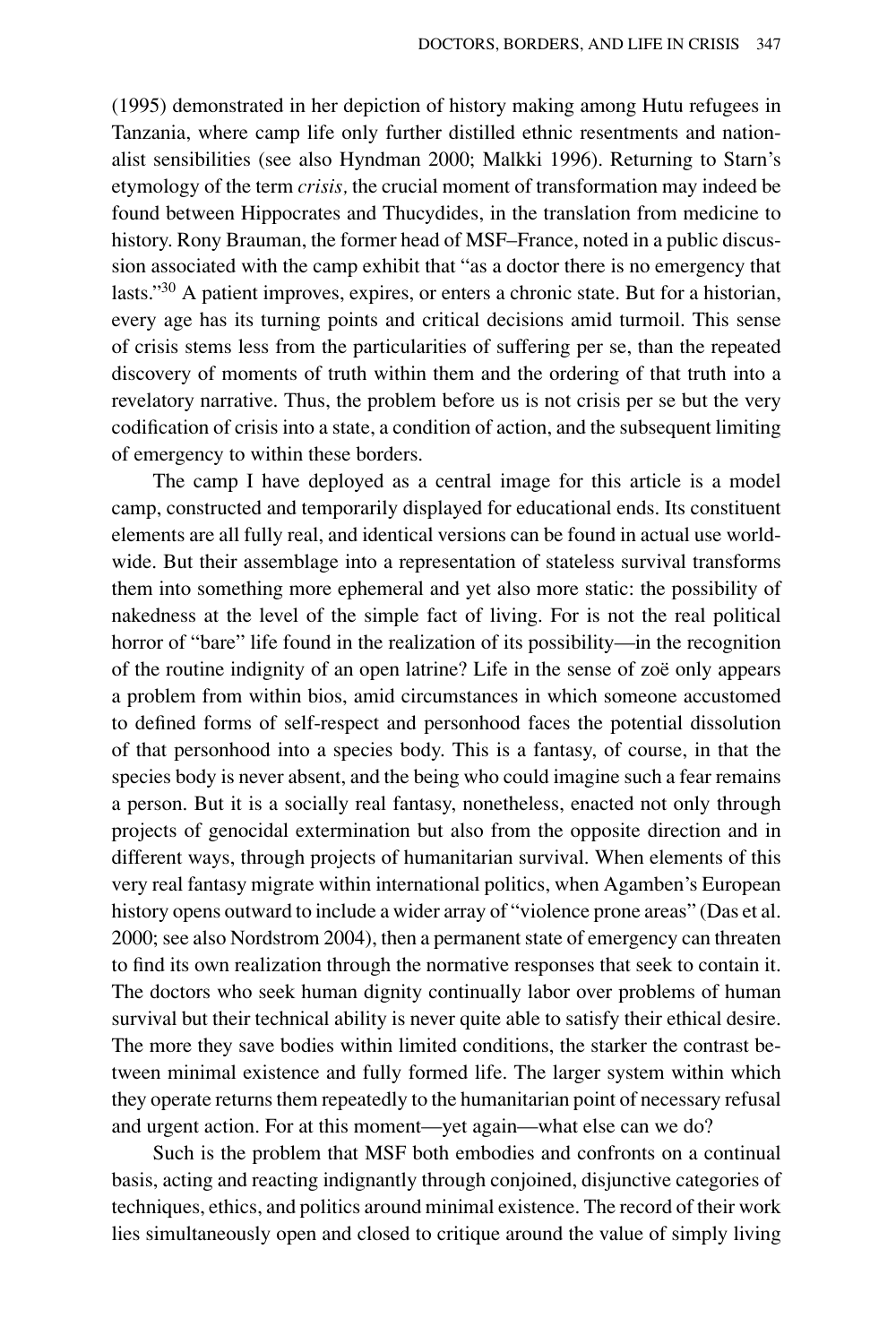and the simultaneous rejection of its indignity. In the tension within life itself we can see why MSF has restlessly created other programs seeking alternative forms of secular redemption, and yet it has never left emergencies behind. Small victories, large defeats, continuing refusal: are not many of us familiar with these amid our uneven zones of life and history?

## **Coda: Anthropology and the Allure of Action**

In this article, I have written as if from outside and beyond the field of crisis surrounding MSF. Yet it presents anthropology with an uncomfortably familiar figure, reflecting alternative responses to shared conditions and overlapping fields of value. MSF embodies a particular form of thoughtful action, one built around a centrally significant moral claim to combat human suffering distilled in the familiar call to arms: "but people are dying!" The defense of life is a fluid and rhetorically dominant value amid contemporary secular ethics, now publicly claimed by agents of war as well as those of peace and framed by a similar justification through crisis. In denouncing the distortions introduced by such claims, humanitarians can only reaffirm their continued allegiance to the relief of suffering (Weissman 2004). Even critics of humanitarianism rarely embrace openly antihumanitarian alternatives, such as the conscious sacrifice of individuals or populations for material or political gain. Cost-benefit analyses in public health generally factor survival outcomes as well as cost, and progressive calls for social change now largely expect it to unfold without recourse to a guillotine. At this historical moment, then, it is not easy to stand completely outside the humanitarian frame of value, even amid graphic evidence of its widespread and cynical violation. When writing about MSF, both hagiography and critique grow too comfortable.

Anthropologists, at least those of the cultural variety, emphasize dignity more often than survival and even more precisely a collective right to define differing forms of dignity. Ethnographers, disciplinarily predisposed to longer-term presence and the significance of language, predictably challenge biomedical assumptions of universality and humanitarian claims to neutrality, stressing local knowledge, on the one hand, and larger patterns of political economy, on the other hand.<sup>31</sup> Even the work of Paul Farmer and his associates in Partners in Health probably the closest corollary to MSF familiar to many anthropologists—differs strategically and ideologically in its continuing investment in place and overt attachment to ideals of social justice (see Farmer 1999, 2003; also Butt 2002; and response by Irwin et al. 2002, as well as Nguyen and Peschard 2003). Yet when facing episodes of human suffering and genocide, anthropologists confront a similar problem: measuring moral failure in physical destruction and death, worrying about survival, and finding zoë amid the bios. $32$  The identification of crisis evokes an acute desire for action inside as well as outside the academy. And in professing such a desire for action, anthropologists might do well also to examine actual practices of intervention and advocacy, together with their potential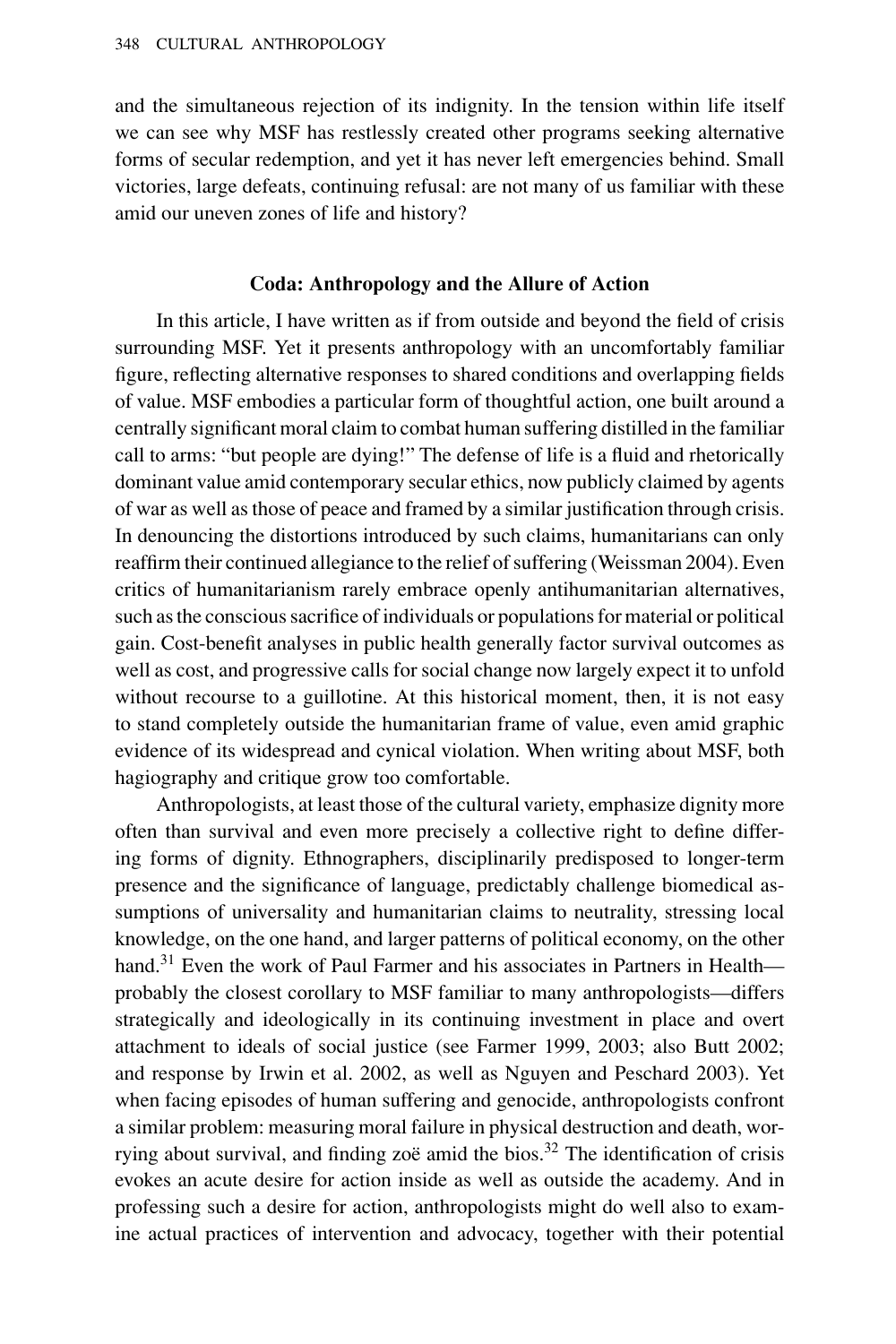contradictions, failures, and refusals, rather than to assume them as stable goals, distanced on an ideal plane at the very moment of embrace.

Recent studies of social movements, transnational activism, and NGOs readily illustrate that action comes in a variety of forms and has varying effects, sometimes even within the same context. The greater industry of transnational virtue, however, involves not just humanitarians, human rights activists, states, and corporations, but also anthropologists, who have long trafficked in the moral representation of difference. Acknowledging a condition of implication and recognizing shared constructions of value cannot match the seductive clarity of denunciation. Such an approach yields less masterful truth claims, necessarily incomplete by virtue of subject and analysis (Rabinow 2003; Riles 2000). In recompense, however, it constitutes the ground for a form of reflexivity that opens outward into practice, finding concrete conditions for discussions of ethics, politics, and action amid the imperative present, and recognizing the involving stakes of life and care within it.

### **Notes**

*Acknowledgments.* An early version of this article was first presented at a session on ethics at the 99th Annual Meeting of the American Anthropological Association in San Francisco, 2000. Subsequent versions were delivered at the Rutgers Center for Historical Analysis, MSF–Belgium's Centre de Recherches, the Department of Geography at UNC– Chapel Hill, and the anthropology departments of Chicago, Duke, and Cornell Universities. In addition to the input from those audiences, I also thank Dominic Boyer, Arturo Escobar, Terry Evans, Judy Farquhar, Didier Fassin, Jim Faubion, Ren´ee Fox, Dottie Holland, Cindy Huang, Fletcher Linder, Diane Nelson, Don Nonini, Paul Rabinow, Marc Redfield, Mark Sorensen, Orin Starn, Randy Starn, Frances Starn, and Silvia Tomášková, not to mention Ann Anagnost, Nayna Jhaveri, and three reviewers for this journal. Research support was provided by UNC–Chapel Hill (including grants from the University Research Council, the IRSS Latan´e Fund, a Junior Faculty Development Grant, and the Institute of Arts and Humanities) and the National Endowment for the Humanities. Above all, I must thank the many current and former members of MSF who made time for me amid more pressing things. Kris Torgeson, Kevin Phelan, Stephan Oberreit, Ed Rackley, and Ruud Huurman were especially helpful in the MSF section offices in New York, Paris, Brussels, and Amsterdam. In Uganda, Jono Mermin, Becky Bunnell, Rachel King, and Jaco Homsy provided hospitality as well as insightful discussion.

1. The Nobel speech was the product of fevered last-minute negotiation among the movement's constituent sections and individual members. Here, I treat it as a unitary public statement through which to locate the contested vision of the organization. For the complete text of the speech see MSF 1999c; for more on the context of its final production and the moment of the prize reception, see MSF 1999b, as well as Vallaeys (2004):744–751.

2. My strategy for research has been to follow MSF across its many sites and along selected strands of its greater network for concentrated periods lasting one or two months, while gradually working through an expanding set of collected materials related to the MSF movement's larger trajectory (see Marcus 1998 for discussion of various methodological possibilities in approaching dispersed ethnographic objects). I have focused on the headquarters of the three largest European sections (in France, Belgium, and Holland) and on field projects in Uganda where MSF has been continuously active for over two decades in a variety of capacities. This project has also been the beneficiary of MSF's long tradition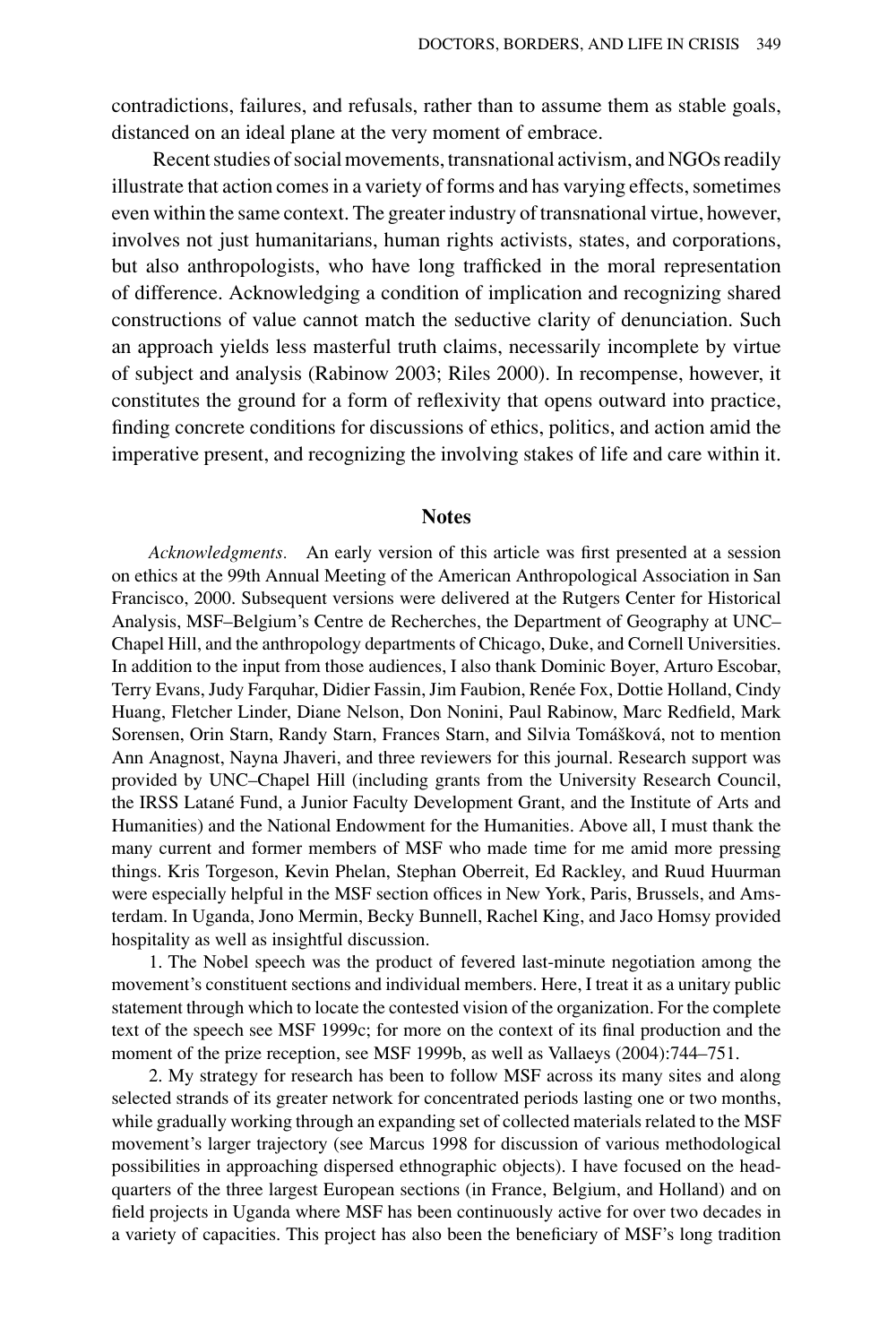of encouraging debate and reflection about its activities, a legacy that has provided a range of opinion available for study and a remarkable degree of access to the group's operations.

3. I intend this point as a reminder rather than a revelation, echoing those who suggest that the category of "ethics" escapes simple containment within debates about human rights, international humanitarian law, or universal codes of clinical or research conduct, most of which presume paternalistic professional relations, formal law, and individual choice. For insightful discussions of bioethics, see the 1999 special issue of *Daedalus* on "Bioethics and Beyond," especially Das 1999 as well as Farmer 2003 and Franklin 1995; for a genealogy of "secularism," see Asad 2003.

4. MSF is obviously not alone in this endeavor but part of a much larger complex of relief agencies, media institutions, and academic consultants that Alex de Waal (1997:4) identifies as constituting the "humanitarian mode of power." The associated sections of MSF exhibit similarities not only to a number of smaller, historically related organizations such as MDM and Merlin but also the legally mandated ICRC, as well as secular NGOs concerned with food resources and advocacy such as Oxfam International and Action contre la faim (Action Against Hunger). However, given its size, financial independence, media involvement, and biomedical focus, together with its expanding purview, I suggest that MSF embodies humanitarian biopolitics in a particularly significant way.

5. The heroic origin myth commonly presented both inside and outside MSF focuses on the role played by veterans of the Biafran conflict in Nigeria, especially Bernard Kouchner, who would later rise to political prominence. However, Vallaeys (2004), incorporating comprehensive oral history of the original French section, endorses a more complex history, in which the group's controversial attachment to publicity became realized only later in the decade. For further history of MSF and the related group MDM, see Fox 1995 and Tanguy 1999. Deldique and Ninin 1991 and Weber 1995 provide accounts of the organization's earlier years, Leyton and Locke 1998 a snapshot of its action amid extreme crisis, and Dauvin and Sim´eant 2002 a sociological study covering a sample of its adherents. Bortolotti 2004 also offers a recent and extensive treatment of the organization from a Canadian perspective.

6. For more on colonial medicine in the French empire, see Headrick 1994; for a suggestion of the complex colonial history surrounding the term civil society, see Comaroff and Comaroff 1999. According to MSF's annual activity reports (MSF 2000, 2001b, 2003a, 2003b), between 1999 and 2002 MSF expended over half its funds in Africa (annual rates varying between a low of 50 percent and a high of 63.4 percent). Asia came next in continental priorities (19.7–25 percent), followed by the Americas (7.7–11 percent), and Europe (4–16 percent). This funding breakdown underscores the degree to which Africa represents the regional epicenter of the global medical humanitarian world and suggests historical continuities with the colonial era. The 19th-century Red Cross movement focused on civilizing conflicts between recognized nation-states in metropolitan contexts, helping to transform military medicine, on the one hand, and to establish a body of international humanitarian law, on the other hand. See Finnemore 1999 and Hutchinson 1996. Other significant humanitarian predecessors also emerged during crises born of European conflict, for example Save the Children in World War I and Oxfam in World War II (Black 1992).

7. This was an era when MSF–France was involved in a series of controversial activities, such as providing clandestine medical care in Afghanistan during the Soviet occupation and denouncing resettlement policies of the Marxist regime in Ethiopia during the famine of 1984–86, not to mention establishing a short-lived think tank devoted to the topic of "liberty." This mention of the Moscow Olympics references the American boycott of the games over the Soviet invasion of Afghanistan. The wider medical humanitarian movement of MSF and related organizations encompasses strands of several political ideologies. Some of the splits between them can be read in terms of political orientation that go beyond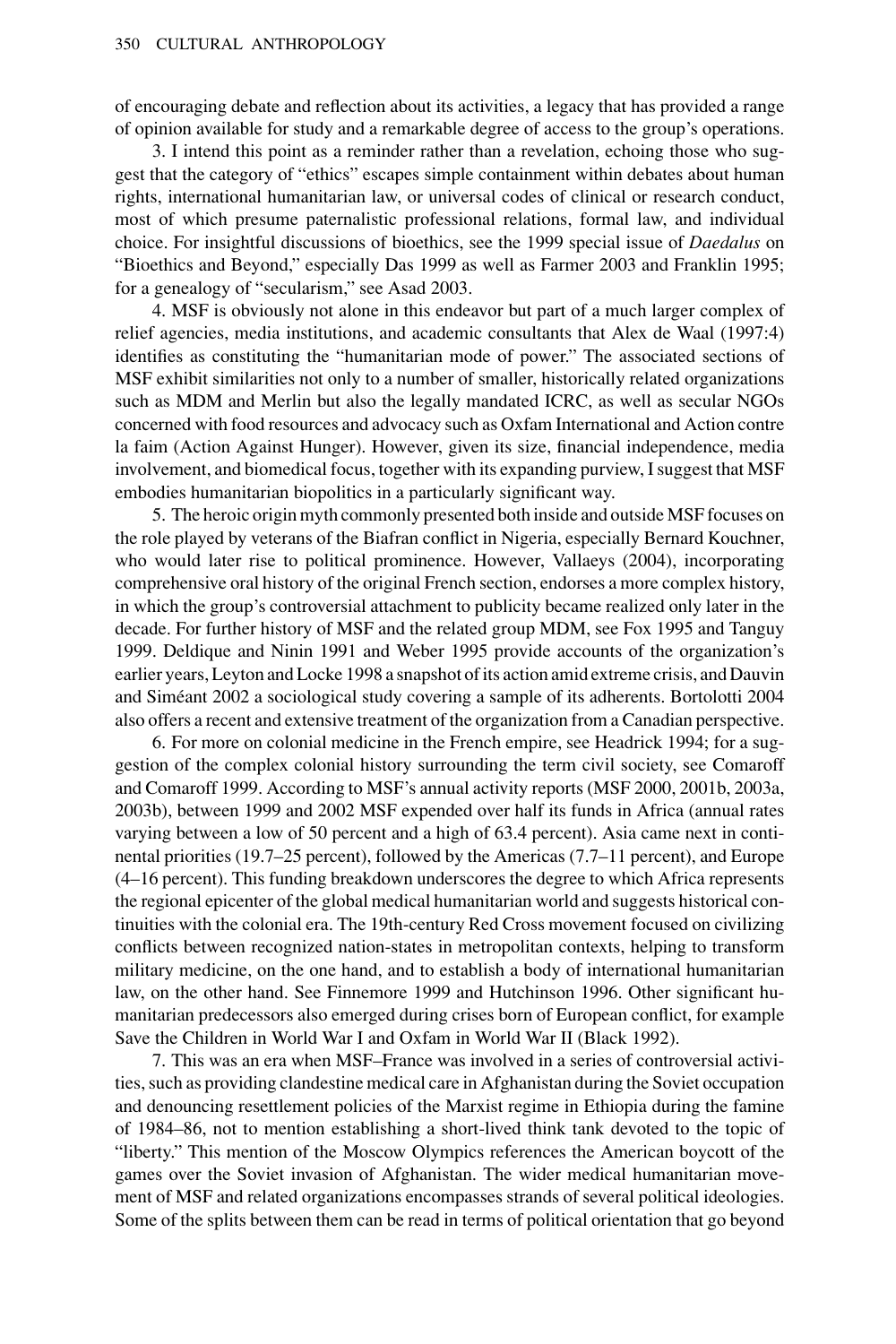mere personality conflicts or operational disputes with the related groups MDM and MSF– Belgium, which were generally positioned to the "left" of MSF–France in some of their more acrimonious disputes during the 1980s. However, this reading risks foreshortening the convoluted tangle of specific biographies and issues involved and misses the militant Jacobin spirit claimed by all sides—especially for the French. See Vallaeys 2004 for a narrative chronicle.

8. This campaign constitutes a sustained effort to publicize the difficulties encountered by poor people in obtaining medicines to combat conditions that particularly affect them, focusing on HIV/AIDS, leishmaniasis, malaria, sleeping sickness, tuberculosis, and meningitis. Lobbying efforts coordinated with other actors has helped produce a precipitous drop in the price of antiretroviral drugs over the last couple of years and has focused on the shortcomings of pharmaceutical corporations as well as states. MSF also helped launch a separate nonprofit entity related to the campaign known as the Drugs for Neglected Diseases Initiative (DNDi) in 2003. Operating in partnership with other nonprofit groups, governmental and intergovernmental institutions, and generic pharmaceutical manufacturers, this ambitious venture seeks to fund and coordinate the production of medicines for particularly unprofitable conditions.

9. For example, MSF has been operating in Uganda off and on for over 20 years. Beginning with brief efforts to ameliorate episodes of famine in 1980, the group has supported a long list of successive projects: providing care for displaced populations gathered in camps, an 18-year effort to combat sleeping sickness, epidemiological studies of malaria and kala azar among pastoralists along the Kenyan border, the delivery of antiretroviral drugs to AIDS patients in the town of Arua, the establishment of a garage to maintain the organization's vehicles in use throughout the wider region, and support for a local NGO training traditional healers to provide AIDS counseling in rural areas.

10. The central operational sections are MSF–France (founded in 1971), MSF– Belgium (1980), MSF–Switzerland (1980), MSF–Holland (1984), and MSF–Spain (1986). These sections are effectively autonomous, even if linked by a charter and a loose international association. At times they have moments of extreme acrimony and near civil war, particularly among the largest three (France, Belgium, and Holland). Other sections are located in Australia, Austria, Canada, Denmark, Germany, Hong Kong, Italy, Japan, Luxembourg, Norway, Sweden, the United Kingdom, and the United States. The group also maintains several smaller offices, including one in the United Arab Emirates. A section based in Greece was expelled after a controversy over its conduct during the Kosovo conflict in 1999 and was only reinstated in 2005. As the partner sections have grown in size and influence, their status has begun to shift, and they have acquired some field responsibilities; for example, MSF–USA took over most of MSF–France's operations in Uganda in January 2004.

11. MSF global accounting uses the monetary unit of the euro. Figures given here are drawn from MSF 2003a:96–97 and 2003b:84–85. The Belgian section has had a harder time achieving the goal of financial independence, being a large operational center in a small country, with a historical affinity for longer-term, institutionally supported projects. Both the French and Dutch sections have benefited from their affiliates in key markets: MSF–USA and MSF–UK, MSF–Germany and MSF–Canada, respectively. The international structure and alliances between sections are artifacts of history rather than coordinated planning. By way of comparison, MSF's international budget is roughly comparable to Oxfam's and about half of the budget of the ICRC (see Aall et al. 2000).

12. I do not mean to minimize the considerable difficulties, negotiations, and controversies involved in this larger project or its potential long-term complications but wish to emphasize that after beginning the delivery of treatment in a preexisting AIDS project in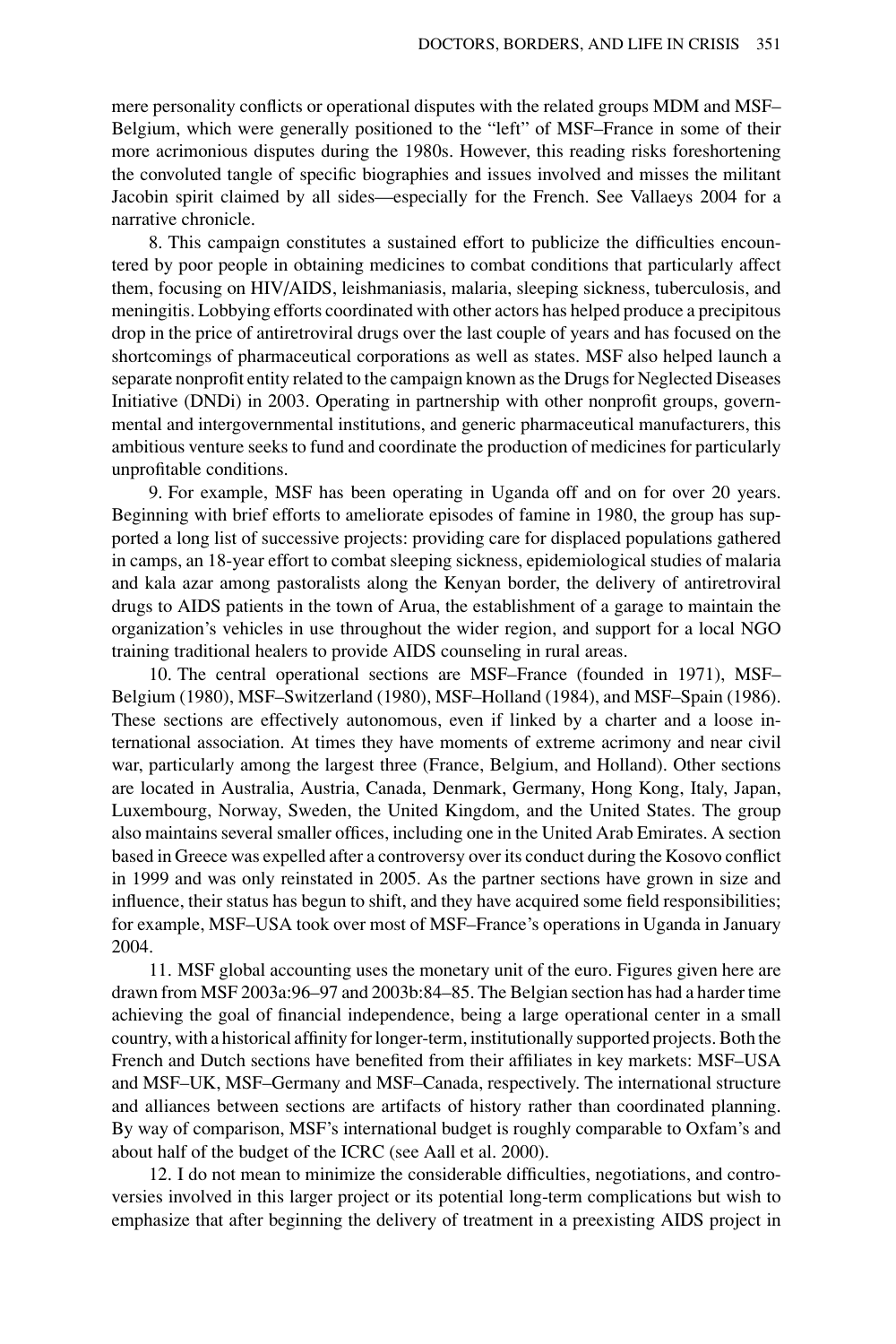Thailand at the end of 2000, MSF had a dozen programs open by the end of 2002 and some 10,000 patients on antiretroviral drugs in different countries around the globe by the end of 2003—all without an extensive need to conform to funding cycles, agency directives or the elaborate dance of consultation that characterizes most such projects (MSF 2002, 2003b).

13. The translation of "frontières" into "borders" remains a source of continuing controversy. The original name, born out of the happy union of two groups of activist French physicians and a few journalists under the auspices of a medical publication, is often interpreted by adherents of the movement to denote a willingness to expand and overcome barriers more than any statement about national borders. Indeed, Rony Brauman, MSF– France's long-serving former president, noted to me that the expression "sans frontières" was apparently first used by a youth travel agency of the late 1960s (Jeunes sans frontières) before being popularized by MSF. Even when yielding to the international dominance of English as the language of world governance (the French section most grudgingly), the movement has retained its French acronym. Here I am simplifying the linguistic questions involved for the sake of a broader conceptual point about biomedical reason.

14. This comment is one I have encountered in various forms both in interviews and in written commentaries by MSF volunteers. Although particularly resonant for physicians and surgeons, I would suggest that it resonates with the broader motivational impulse of other medical and nonmedical personnel as well and probably of many among their donor base seeking a secular form of "doing good." For recent discussion and study of roles played by NGO actors and advocacy networks, see Appadurai 2000, Bornstein 2003, Dezalay and Garth 1998, Fisher 1997, Fortun 2001, Gupta and Ferguson 2002, Keck and Sikkink 1998, Rabinow 2003, Riles 2000, and Wilson 1997; for a description of direct anthropological involvement in crisis settings, see Williams 2001.

15. For more on crisis, see Starn 2004; Calhoun n.d. addresses the related terms *emergency* and *disaster.*

16. A virtual version of the 1999 list, along with its successors, can be found on the website of MSF–USA: http://www.doctorswithoutborders.org/publications/reports/2003/ top10.html (accessed March 15, 2005).

17. See Rackley 2002 for an extended analysis of humanitarian logic in relation to the philosophical tradition of phenomenology, including the work of Emmanuel Levinas on the ethics of the other.

18. Local employees, the bulk of MSF's actual workforce, present a number of administrative and conceptual complications for the organization. As paid employees generally performing semiskilled tasks, their status is conceptually distinct from that of "volunteers," and their concerns are often perceived to focus more directly on labor issues than idealism. Generally lacking the proper passports together with the capital, cultural, and linguistic resources requisite to mobility, it is harder for them to circulate through different missions and thereby achieve career advancement. Although an increasing number of individuals do expatriate from poorer contexts, the bulk of national support staff experience MSF work as a series of economic engagements in place. For a sense of the tone and depth of MSF's reflections on issues affecting their practice, see the remarkable dialogs contained in the workshop proceedings (sponsored by MSF–Holland) on cultural difference, rights, and humanitarianism (MSF 1999a) and the collection edited by Brauman (2000) on public health.

19. MSF maintains a strong tradition of criticism and self-criticism about humanitarian action, publicly reflected in Brauman 1993, 1996; MSF 1997a, 1997b; Terry 2002; and Weissman 2004. In addition, a broader field of critical writing now surrounds contemporary humanitarian action, for example, de Waal 1997, Ignatieff 1997, and Rieff 2002, all of which are familiar to many longer-term practitioners. Thus, although individual actors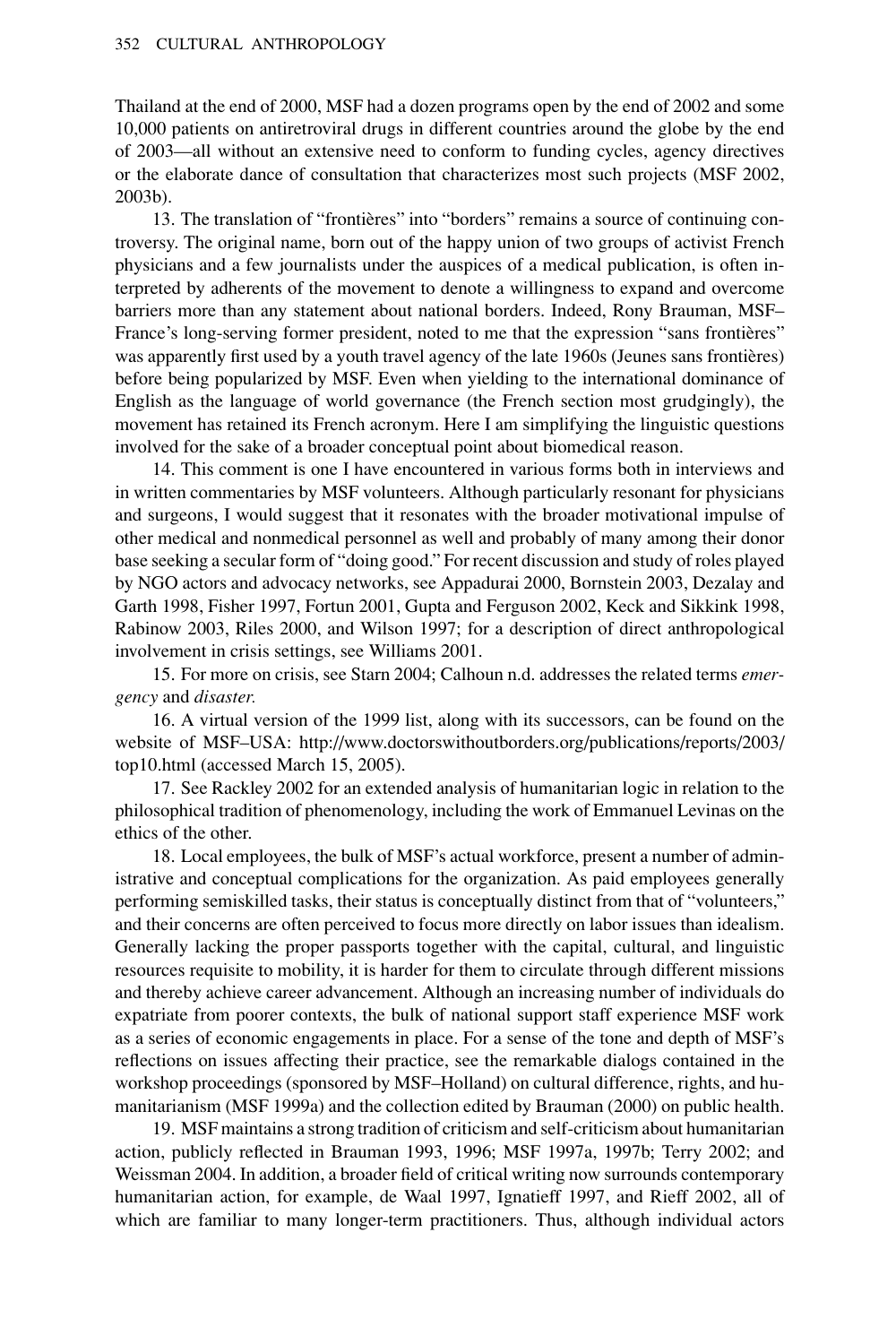within MSF may exhibit moments of optimism or naiveté, the collective vision remains decidedly troubled and aware.

20. Pandolfi (2002), Bindé (2000), and Laïdi (2001) alert us to the dangers of overemphasizing the present at the expense of the future, and substituting a simulacrum of action in place of politics. See also Kelly 1998, and, for a reminder of the broader ordering of history, see Chakrabarty 2000.

21. As such, it arguably represents thanatopolitics (a politics of death) as much as biopolitics (see Rabinow and Rose n.d.; also Foucault 2000:416). I am leaving to one side any internal questions about Agamben's analysis of Roman law or its import, given that the distinction he notes can potentially apply to the contemporary world, whatever its historical significance.

22. This is not to suggest that all places nominally classified as refugee camps equally provide refuge or that long-standing camps do not develop additional features. See Hyndman 2000 and Malkki 1995 for critical descriptions of specific refugee camps and the general form they represent.

23. The camp exhibit was originally a project of MSF–France, and it toured Europe before reaching the United States. A virtual version of it can be found at http://www. refugeecamp.org/ (accessed March 15, 2005). Later, MSF created an advocacy exhibit as part of their campaign promoting global access for affordable drugs that toured far more widely through U.S. cities and medical schools in 2002–03. Both featured the now-familiar technique of inviting the audience to engage in role-playing to experience the conditions under discussion.

24. The limit cases described above have been the focus of considerable internal and external controversy. In Ethiopia, MSF–France's accusations ruffled the feathers of the wider aid community amid the surge of BandAid music publicity, and it was in turn accused of incompetence (see de Waal 1997:124; Jansson et al. 1990, as well as MSF reports from the period). This episode may have contributed to the self-conscious drive to professionalize in the later 1980s. During the greater Rwandan tragedy, MSF was a much larger multinational presence, and the strategic disagreements between MSF–France, MSF–Belgium, and MSF–Holland at times grew acrimonious. The events in Rwanda left considerable scars, and a recent internal project by MSF–France to document episodes of MSF "speaking out" has devoted three early volumes to the period, itself provoking some controversy within the larger organization. For a close analysis of several controversial cases of humanitarian action by an MSF insider, see Terry 2002. Trends toward military action claiming humanitarian ends and the recent U.S.-led "War on Terror" have also altered the circumstances for humanitarian activity. For a collection of MSF's critical views on "just wars," see Weissman 2004. A concise delineation of MSF's rationale for leaving Afghanistan can be found in a letter to the editor of the *Wall Street Journal* written by the president of MSF's International Council (Gillies 2004) charging the Afghan government for failing to investigate the murders and suggesting that the conflation of humanitarian and military objectives, together with the specific threat of future assaults by a Taliban spokesman, had created an atmosphere in which MSF could no longer responsibly risk the lives of its staff. "We refuse to choose sides," the letter concludes, "just as we refuse to accept a vision of a future where civilians trapped in the hell of war can only receive life-saving aid from the armies that wage it" (2004: A13).

25. This has prompted Sampson (2003) to describe endemic crisis zones as "white jeep states." For all that, MSF's very name suggests an ability to supersede state sovereignty in the name of humanitarian action. It has both engaged in occasional clandestine activities and periodically issued calls for political guarantees of security for populations. The organization has opposed the establishment of any standing *droit d'ingerence ´* (the right of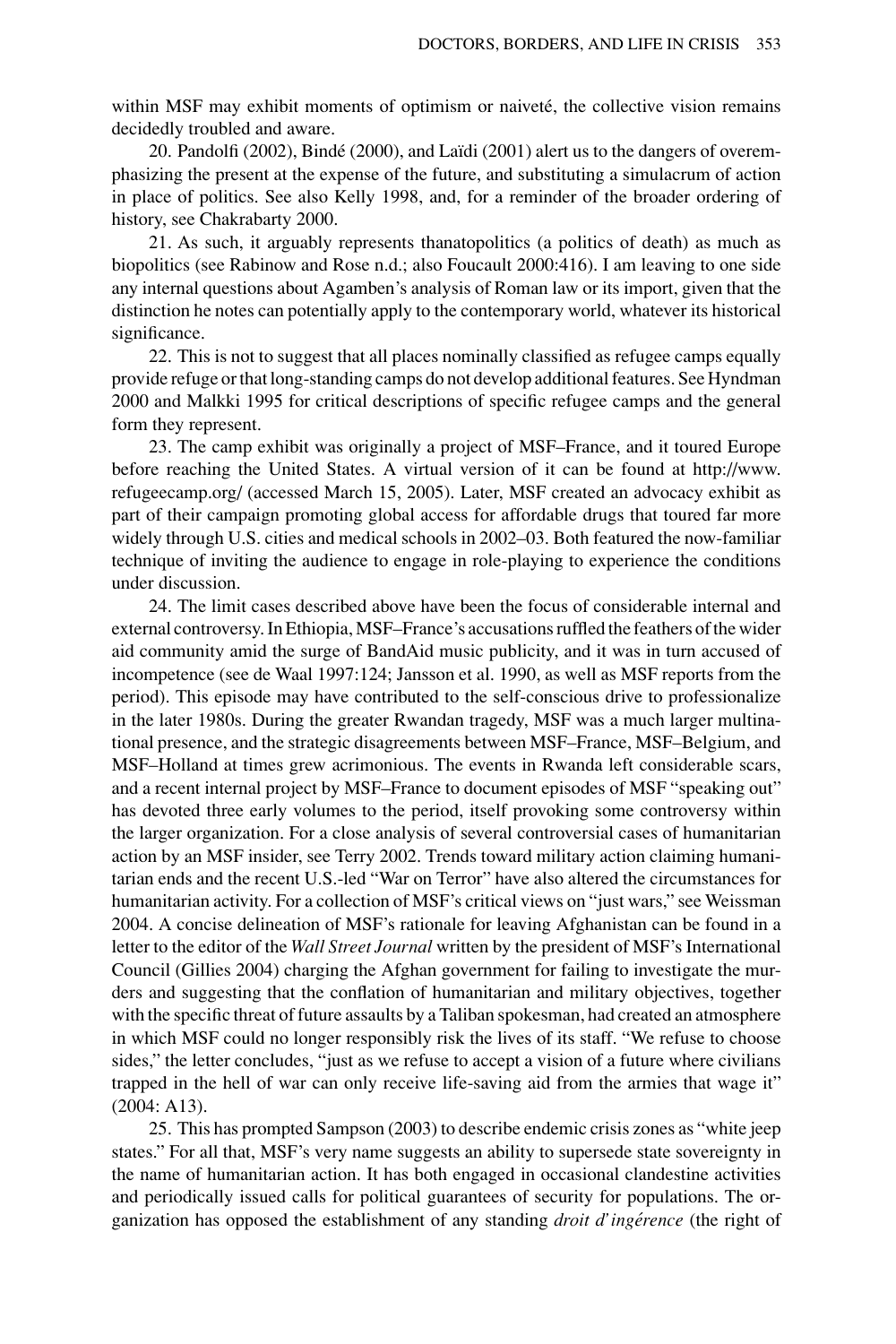state intervention for so-called humanitarian purposes) as a principle of international affairs (see Kouchner 1991). Kouchner left MSF in 1979 amid considerable acrimony to found MDM and later entered French politics. The expansion of military action by powerful states claiming a humanitarian rationale has posed additional representational difficulties for humanitarian organizations above and beyond the routinization of humanitarian assistance. In a painful and graphic example, MSF found itself being identified with the U.S. presence in Afghanistan after the fall of the Taliban—a particularly galling experience for an organization with French ancestry and an extensive legacy of operations in the area, and ultimately it became a deadly association for the European and Afghan members of an assassinated MSF–Holland team (Gillies 2004; Weissman 2004). The group also withdrew from its comparatively short-lived mission in Iraq in 2004. As Didier Fassin (2004) illustrates with regard to humanitarian interventions in the Palestinian territories, MSF faces difficulties when the political stakes of the situation do not easily translate into the language of victims and lives saved.

26. For discussion of the tensions of state formations after formal empire, see Das and Poole 2004. Hansen and Stepputat (2001), Mamdani (1996), and Scott (1999) remind us of the complications of colonial rule and its legacies. Amid his general indictment of international aid agencies, de Waal (1997:217) also cautions against overestimating NGO influence relative to arms manufacturers, civil servants, and a range of other political and economic actors.

27. There are debates about the adequacy of MUAC measures to evaluate nutritional status within a population. The cutoff norm of 12.5–13 cm (4.9–5.1 in) was defined by well-nourished Polish children of the early 1960s and reference to additional factors such as height would be more sensitive to age and sex differences (see Mei et al. 1997). However, the MUAC bracelet remains in wide use as a rapid assessment tool by virtue of its speed and simplicity. It has also served as an inspirational model for an MIT group involved in an effort to apply design to nonprofit problems. See www.designthatmatters.org/ proto portfolio/cholera treatment/ (accessed March 15, 2005).

28. Luc Boltanski nicely captures this dual nature of immediacy and its importance to organizations like MSF: "Ultimately what justifies the humanitarian movement is that its members are on the spot. Presence on the ground is the only guarantee of effectiveness and even of truth" (Boltanski 1999:183). This moment of truth making partially resonates with the "modest witness" tradition of scientific observation (see Haraway 1997 for review and discussion).

29. Mbembe and Roitman (1996) provide an eloquent description of everyday life amid a landscape of crisis in urban Cameroon, including a graphic image of state rupture at its physical center:

The traffic lights no longer function. Some are still intact but no longer light up. Due to the absence of maintenance vandalism, or, most often, traffic accidents, others have either toppled over, exposing their massive cement base, or lean dangerously over the ad hoc sidewalk or over the road itself. Although they are all still there, sometimes in the very spot where they were erected, they are now masses of useless "traces," outliers of bygone days. [Mbembe and Roitman 1996:156]

30. See also Edward Rackley's insistence on the need for humanitarians to consider causes as well as suffering: "Emergency rescue may still exist on ski slopes and in burning buildings, but the humanitarian act in times of war is not a temporary or immediate mode of intervention. It is protracted, and requires its practitioners to live in the same environment with those populations whose lives they are there to save" (2002:13).

31. A number of situated, critical studies by anthropologists involving specific MSF projects have recently begun to appear. See Laplante 2003 and Lofving 2002 for quite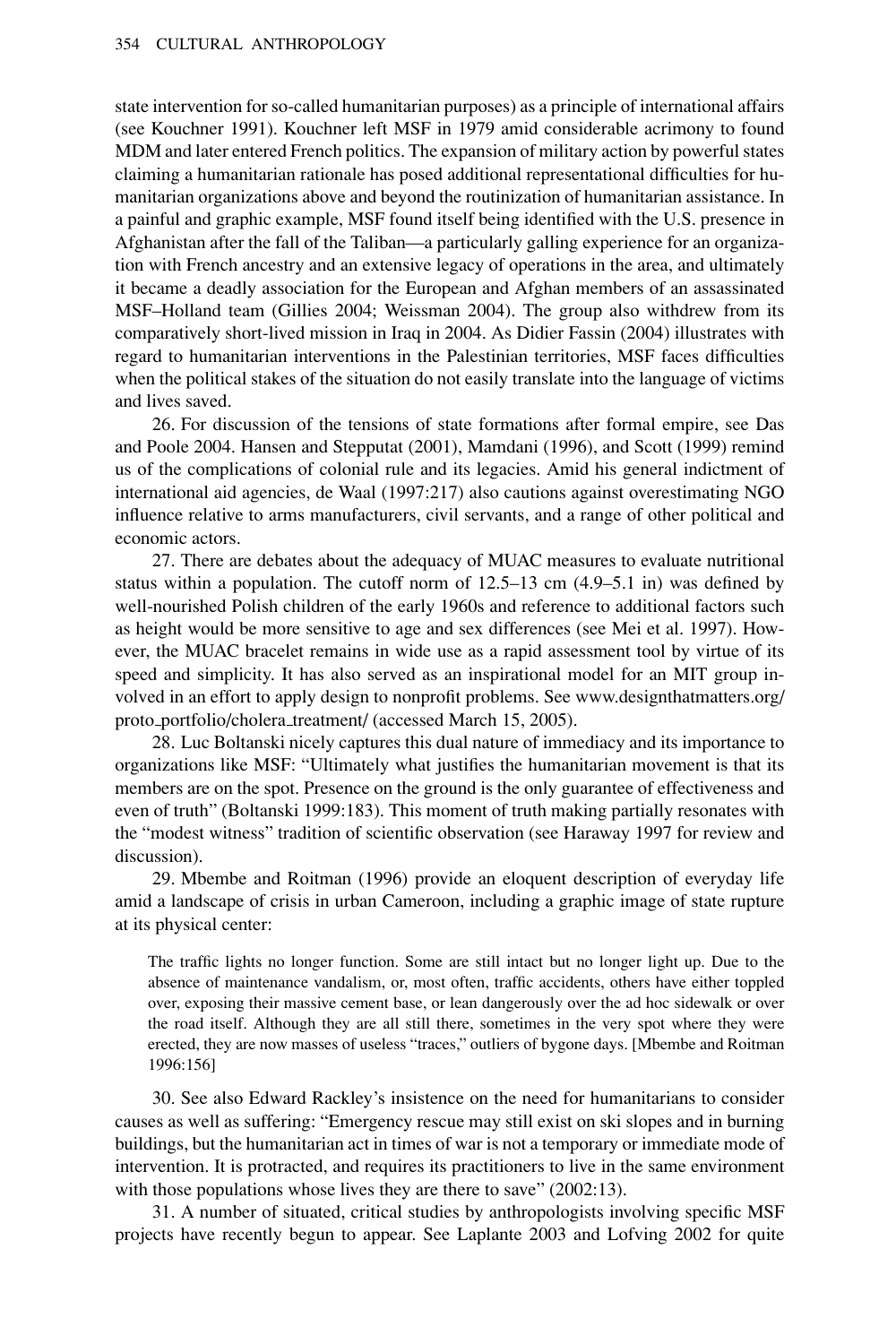different cases involving Brazil and Guatemala; Allen (1994) addresses an earlier incarnation of MSF in Uganda, while Butt (2002) discusses a project in Indonesia. For another cogent discussion of collective behaviors by several NGOs amid conflict in northern Uganda, see Leopold 2001. Escobar (2004) makes the case for politics of place in an effort to imagine political alternatives "beyond the Third World."

32. I do not mean to imply identity between anthropology and humanitarianism, only comparability. Significant differences obviously remain in terms of their respective orientations toward local and expert knowledges. What I wish to make visible is that few contemporary anthropologists—however politicized—would be likely to endorse an antihumanitarian politics in which life could be thought expendable. At the same time, calls to arms and denunciations within anthropology frequently find moral force in allusions to death and suffering, or a condition of poverty expressed in the suffering species body. This zoë is far less detailed than that of medical humanitarians, even as the depiction of a particular bios (in the tradition of thick description) is far more so. But for both a dual sense of life, not to mention crisis, appears deeply imbricated in concepts of action.

### **References Cited**

Aall, Pamela, Daniel Miltenberger, and Thomas Weiss

2000 Guide to IGOs, NGOs and the Military in Peace and Relief Operations. Washington, DC: U.S. Institute of Peace Press.

Agamben, Giorgio

1998 Homo Sacer: Sovereign Power and Bare Life. Stanford: Stanford University Press.

1999 Remnants of Auschwitz: The Witness and the Archive. New York: Zone Books.

2000 Means Without End: Notes on Politics. Minneapolis: University of Minnesota Press.

Allen, Tim

1994 Closed Minds: Open Systems. *In* A River of Blessings: Essays in Honor of Paul Baxter. David Brokensha, ed. Pp. 225–246. New York: Syracuse University Press.

Appadurai, Arjun

1996 Sovereignty without Territoriality: Notes for a Post National Geography. *In* The Geography of Identity. Patricia Yeager, ed. Pp. 40–58. Ann Arbor: University of Michigan Press.

2000 Grassroots Globalization and the Research Imagination. Public Culture 12(1):1– 19.

Arendt, Hannah

1959 The Human Condition. Garden City, NY: Doubleday Anchor.

1973 The Origins of Totalitarianism. New York: Harcourt Brace Jovanovich.

Asad, Talal

2003 Formations of the Secular: Christianity, Islam, Modernity. Stanford: Stanford University Press.

Benjamin, Walter

1969 Theses on the Philosophy of History. *In* Illuminations. Hannah Arendt, ed. Pp. 253–264. New York: Shocken Books.

Biehl, Jo˜ao

2001 Vita: Life in a Zone of Social Abandonment. Social Text 19(3):131–149.

Bindé, Jérôme

2000 Toward an Ethics of the Future. Public Culture 12 (1):51–72.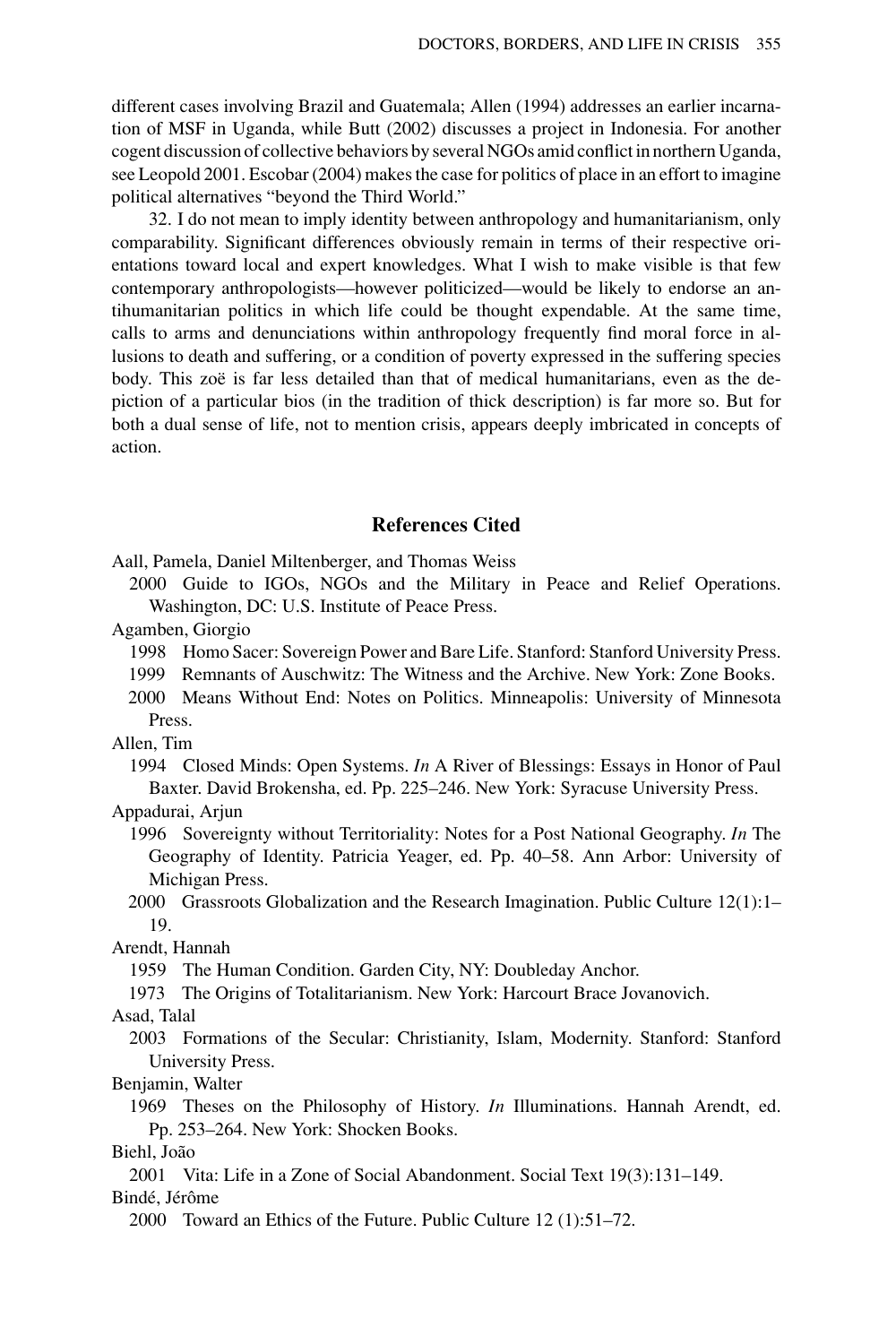Black, Maggie

1992 A Cause for Our Times: Oxfam, the First Fifty Years. Oxford: Oxfam and the Oxford University Press.

Boltanski, Luc

1999 Distant Suffering: Morality, Media and Politics. Cambridge: Cambridge University Press.

Bornstein, Erica

2003 The Spirit of Development: Protestant NGOs, Morality, and Economics in Zimbabwe. New York: Routledge.

Bortolotti, Dan

2004 Hope in Hell: Inside the World of Doctors Without Borders. Buffalo: Firefly Books.

Brauman, Rony

1993 When Suffering Makes a Good Story. *In* Life, Death and Aid: The Médicins Sans Frontières Report on World Crisis Intervention. François Jean, ed. Pp. 149–158. London: Routledge.

1996 Humanitaire, le dilemme. Paris: Editions Textuel.

Brauman, Rony, ed.

2000 Utopies sanitaires. Paris: Le Pommier-Fayard.

Butt, Leslie

2002 The Suffering Stranger: Medical Anthropology and International Morality. Medical Anthropology 21(1):1–24.

Calhoun, Craig

N.d. The Emergency Imaginary. 2002 draft. Electronic document, http://www.ssrc.org/ programs/calhoun/publications/emergencies.pdf, accessed March 15, 2005.

Chakrabarty, Dipesh

2000 Provincializing Europe: Postcolonial Thought and Historical Difference. Princeton: Princeton University Press.

Cohen, Lawrence

2004 Operability: Surgery at the Margin of the State. *In* Anthropology in the Margins of the State. Veena Das and Deborah Poole, eds. Pp. 165–190. Santa Fe: School of American Research Press.

Comaroff, John, and Jean Comaroff, eds.

1999 Civil Society and the Political Imagination in Africa: Critical Perspectives. Chicago: University of Chicago Press.

Das, Veena

1999 Public Good, Ethics and Everyday Life: Beyond the Boundaries of Bioethics. Daedalus (Fall):99–133.

Das, Veena, Arthur Kleinman, Mamphela Ramphele, and Pamela Reynolds, eds.

2000 Violence and Subjectivity. Berkeley: University of California Press.

Das, Veena, and Deborah Poole, eds.

2004 Anthropology in the Margins of the State. Santa Fe: School of American Research Press.

Dauvin, Pascal, and Johanna Siméant

2002 Le travail humanitaire: Les acteurs des ONG, du siege au terrain. Paris: Presses de Sciences Po.

Deldique, Pierre-Edouard, and Chareine Ninin

1991 Globe Doctors: 20 ans d'aventure humanitaire. Paris: Editions Belfond.

de Waal, Alex

1997 Famine Crimes: Politics and the Disaster Relief Industry in Africa. Oxford: James Currey.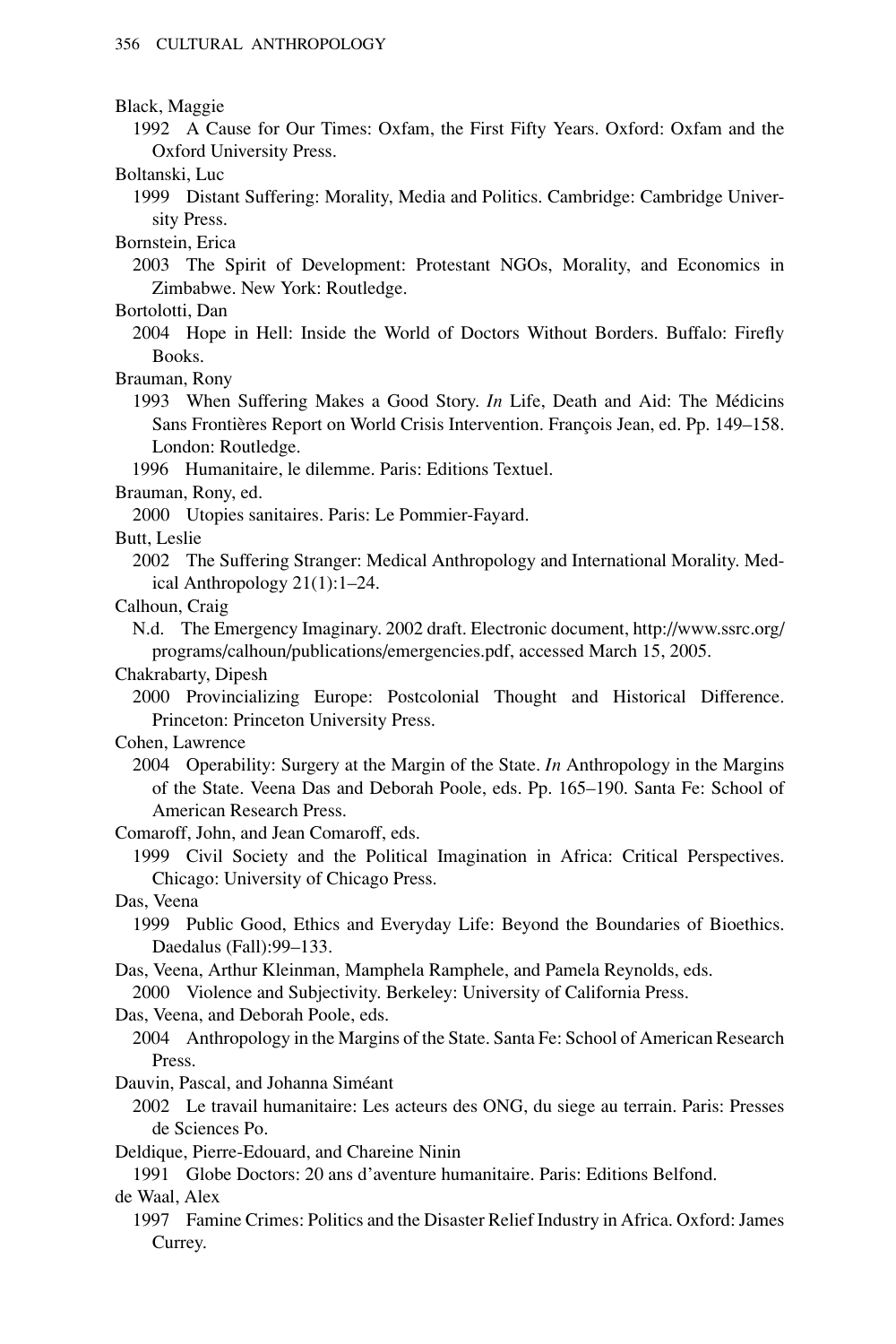Dezalay, Yves, and Bryant Garth

1998 Droits de l'homme et philanthropie hégémonique. Actes de la rechereche en sciences sociales. 121–122(March):23–41.

#### Escobar, Arturo

2004 Beyond the Third World: Imperial Globality, Global Coloniality, and Anti-Globalization Social Movements. Third World Quarterly 25(1):207–230.

### Farmer, Paul

1999 Infections and Inequalities: The Modern Plagues. Berkeley: University of California Press.

2003 Pathologies of Power: Health, Human Rights, and the New War on the Poor. Berkeley: University of California Press.

Fassin, Didier

1996 L'Espace politique de la santé. Paris: Presses Universitaires de France.

2004 La Cause des Victimes. Theme issue, "L'Humanitaire," Les Temps Modernes 59(627):73–91.

Fernandez, James

1964 The Sound of Bells in a Christian Country—In Search of the Historical Schweitzer. The Massachusetts Review (Spring):537–562.

Finnemore, Martha

1999 Rules of War and War of Rules: The International Red Cross and the Restraint of Violence. *In* Constructing World Culture: International Organizations since 1875. John Boli and George Thomas, eds. Pp. 149–165. Stanford: Stanford University Press.

Fisher, William F.

1997 Doing Good? The Politics and Antipolitics of NGO Practices. Annual Review of Anthropology 26:439–464.

Fortun, Kim

2001 Advocacy after Bhopal: Environmentalism, Disaster, New Global Orders. Chicago: University of Chicago Press.

Foucault, Michel

1990 The History of Sexuality, Vol. 1. New York: Vintage.

2000 The Political Technology of Individuals. *In* The Essential Works of Michel Foucault, 1954–1984, vol 3: Power. James D. Faubion, ed. Pp. 403–417. New York: New Press.

2003 Society Must Be Defended: Lectures at the Collège de France, 1975–1976. Mauro Bertani and Alessandro Fontana, eds. New York: Picador.

Fox, Renée

1995 Medical Humanitarianism and Human Rights: Reflections on Doctors Without Borders and Doctors of the World. Social Science and Medicine 41(12):1607– 1616.

Franklin, Sarah

1995 Life. *In* Encyclopedia of Bioethics. Warren Thomas Reich ed. Pp. 1345–1351. New York: Macmillan.

Gillies, Rowan

2004 The Real Reasons MSF Left Afghanistan. Wall Street Journal, August 19: A13. Gupta, Akhil, and James Ferguson

2002 Spatializing States: Toward and Ethnography of Neoliberal Governmentality. American Ethnologist 29(4):981–1002.

Hancock, Graham

1989 Lords of Poverty: The Power, Prestige and Corruption of the International Aid Business. New York: Atlantic Monthly Press.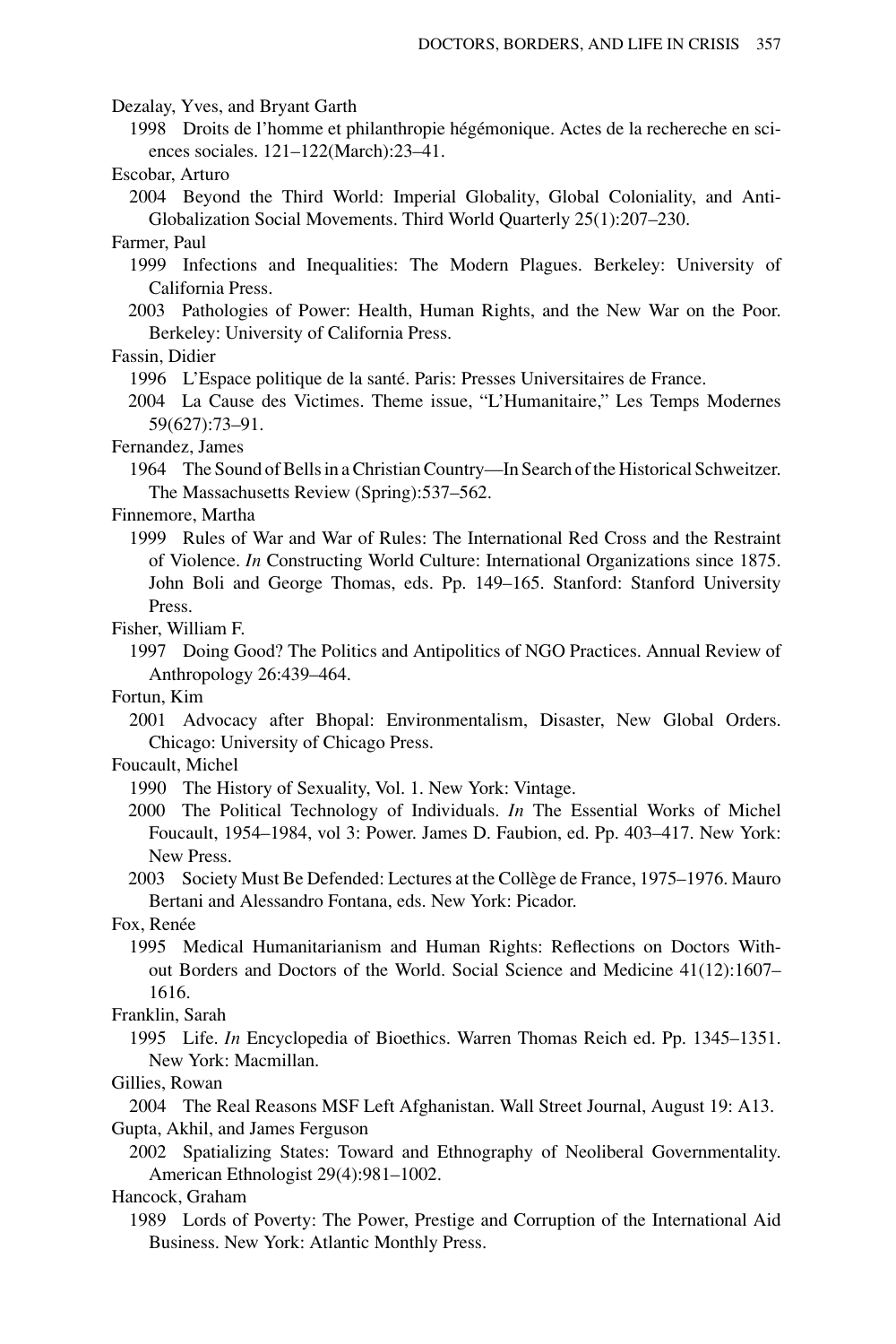Hansen, Thomas Blom, and Finn Stepputat, eds.

- 2001 States of Imagination: Ethnographic Explorations of the Postcolonial State. Durham, NC: Duke University Press.
- Haraway, Donna
	- 1997 Modest\_Witness@Second\_Millennium.FemaleMan<sup>CO</sup>\_Meets\_OncoMouse<sup>TM</sup>: Feminism and Technoscience. New York: Routledge.
- Hardt, Michael, and Antonio Negri
	- 2000 Empire. Cambridge, MA: Harvard University Press.
- Headrick, Rita
	- 1994 Colonialism, Health and Illness in French Equatorial Africa, 1885–1935. Daniel Headrick, ed. Atlanta: African Studies Association Press.
- Hutchinson, John F.
	- 1996 Champions of Charity: War and the Rise of the Red Cross. Boulder, CO: Westview Press.
- Hyndman, Jennifer
	- 2000 Managing Displacement: Refugees and the Politics of Humanitarianism. Minneapolis: University of Minnesota Press.
- Ignatieff, Michael
	- 1997 The Warrior's Honor: Ethnic War and the Modern Conscience. New York: Henry Holt.
- Irwin, A., J. Millen, J. Kim, J. Gershman, B. Schoepf, and P. Farmer
	- 2002 Suffering, Moral Claims and Scholarly Responsibility: A Response to Leslie Butt. Medical Anthropology 21(1):25–30.
- Jansson, Kurt, Michael Harris, and Angela Penrose
	- 1990 The Ethiopia Famine. London: Zed Books.
- Keck, Margaret E., and Kathryn Sikkink
	- 1998 Activists Beyond Borders: Advocacy Networks in International Politics. Ithaca, NY: Cornell University Press.
- Kelly, John D.
	- 1998 Time and the Global: Against the Homogeneous, Empty Communities in Contemporary Social Theory. Development and Change 29(4):839–71.
- Kleinman, Arthur, and Joan Kleinman
	- 1997 The Appeal of Experience; The Dismay of Images: Cultural Appropriations of Suffering in Our Times.*In* Social Suffering. Arthur Kleinman, Veena Das, and Margaret Lock, eds. Pp. 1–23. Berkeley: University of California Press.
- Kouchner, Bernard
	- 1991 Le malheur des autres. Paris: Editions Odile Jacob.
- Laïdi, Zaki
	- 2001 Urgency: The Sacred Present. Queen's Quarterly 108–4 (Winter). Electronic document, http://www.laidi.com/papiers/urgency.pdf, accessed March 15, 2005.
- Lakoff, Andrew
- 2004 The Anxieties of Globalization. Social Studies of Science 34(2):247–270.
- Laplante, Julie
	- 2003 Le Médicament aux frontiers des saviors humanitaires et autochtones. Anthropologie et Sociétés 27(2):59–75.
- Latour, Bruno
	- 2004 Why Has Critique Run out of Steam? From Matters of Fact to Matters of Concern. Critical Inquiry 30(2):225–248.
- Leopold, Mark
	- 2001 "Trying to Hold Things Together": International NGOs Caught Up in an Emergency in North-Western Uganda, 1996–7. *In* The Charitable Impulse: NGOs and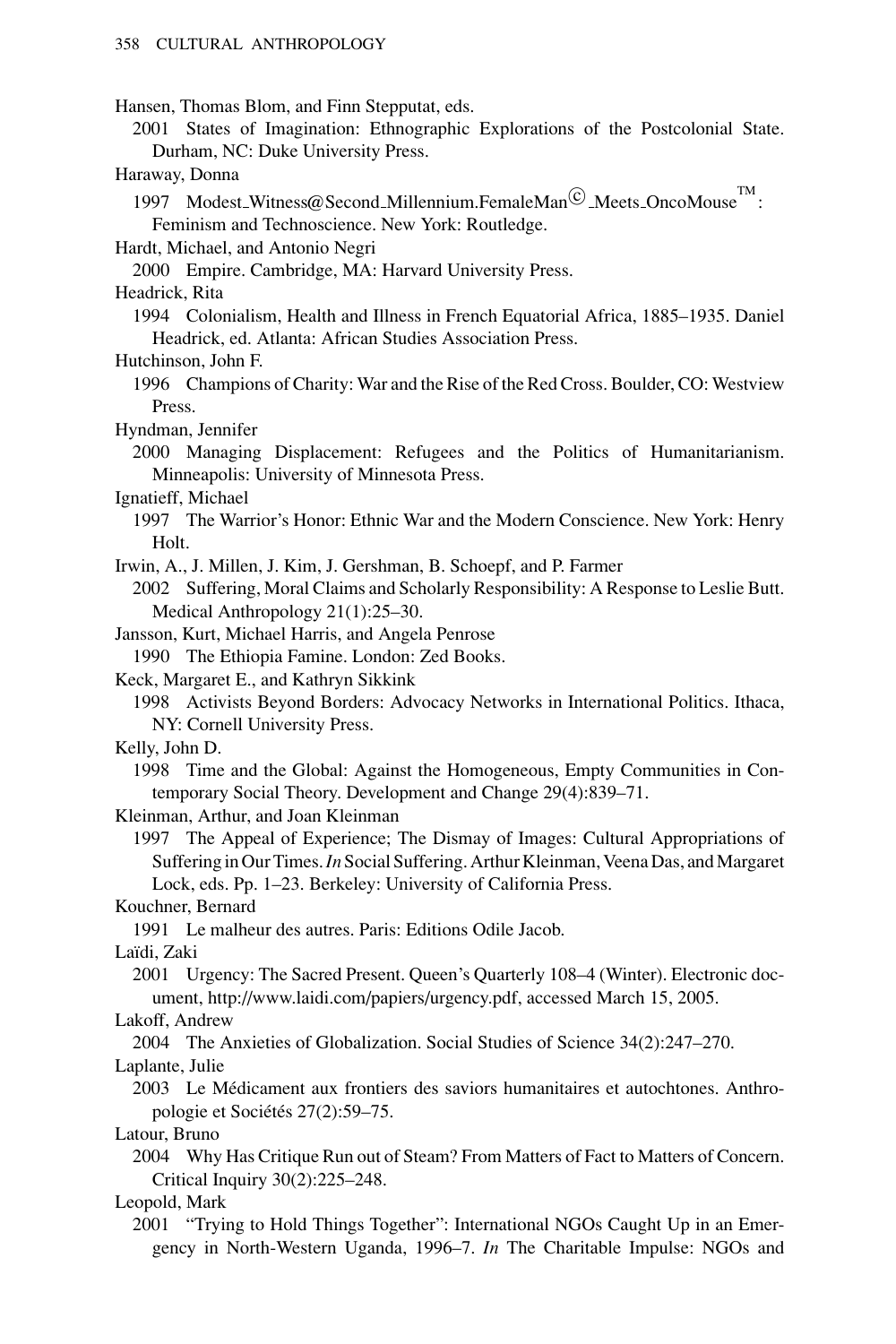Development in East and North-East Africa. Ondine Barrow and Michael Jennings, eds. Pp. 94–108. Oxford: James Currey.

Leyton, Elliott, and Greg Locke

1998 Touched by Fire: Doctors Without Borders in a Third World Crisis. Toronto: McClelland and Stewart.

Lock, Margaret, Allan Young, and Alberto Cambrosio, eds.

2000 Living and Working with the New Medical Technologies: Intersections of Inquiry. Cambridge: Cambridge University Press.

Lofving, Staffan

2002 An Unpredictable Past: Guerrillas, Mayas, and the Location of Oblivion in War-Torn Guatemala. Ph.D. dissertation, Department of Cultural Anthropology and Ethnology, Uppsala University.

Lyons, Maryinez

1992 The Colonial Disease: A Social History of Sleeping Sickness in Northern Zaire, 1900–1940. Cambridge: Cambridge University Press.

Malkki, Liisa

- 1995 Purity and Exile: Violence, Memory, and National Cosmology Among Hutu Refugees in Tanzania. Chicago: University of Chicago Press.
- 1996 Speechless Emissaries: Refugees, Humanitarianism, and Dehistoricization. Cultural Anthropology 11(3):377–404.
- Mamdani, Mahmood
	- 1996 Citizen and Subject: Contemporary Africa and the Legacy of Late Colonialism. Princeton: Princeton University Press.

Marcus, George

1998 Ethnography through Thick and Thin. Princeton: Princeton University Press. Mbembe, Achille, and Janet Roitman

- 1996 Figures of the Subject in Times of Crisis. *In* The Geography of Identity. Patricia Yeager, ed. Pp. 153–186. Ann Arbor: University of Michigan Press.
- Médecins sans frontières (MSF)
	- 1997a Refugee Health: An Approach to Emergency Situations. London: Macmillan.
	- 1997b World in Crisis: The Politics of Survival at the End of the 20th Century. New York: Routledge.
	- 1999a Intentions and Consequences: MSF Discusses Human Rights, Humanitarianism and Culture. Proceedings of workshop held in Amsterdam, June 7–8, 1999. Amsterdam: MSF–Holland.
	- 1999b Nobel Peace Prize Journal. Amsterdam: Médecins sans frontières.
	- 1999c The 1999 Nobel Lecture. Delivered by Dr James Orbinski, President of the MSF International Council, in Oslo, Norway on December 10. Electronic document [official transcript], http://nobelprize.org/peace/laureates/1999/msf-lecture.html, accessed March 15, 2005.
	- 2000 MSF Activity Report 1999–2000. Brussels: MSF International Office.
	- 2001a Les chartes de Médecins sans frontières/The Charters of Médecins sans frontières. Dazibao MSF 116 (July–August):1–2.
	- 2001b MSF Activity Report, 2000–2001. Brussels: MSF International Office.
	- 2002 The Urgency to Treat. MSF–France, December, Supplement to Messages 123. Paris: MSF–France.
	- 2003a MSF Activity Report, 2001–2002. Brussels: MSF International Office.
	- 2003b MSF Activity Report, 2002–2003. Brussels: MSF International Office.

Mei, Z., L. M. Grummer-Strawn, M. de Onis, and R. Yip

1997 The Development of a MUAC-for-Height Reference, Including a Comparison to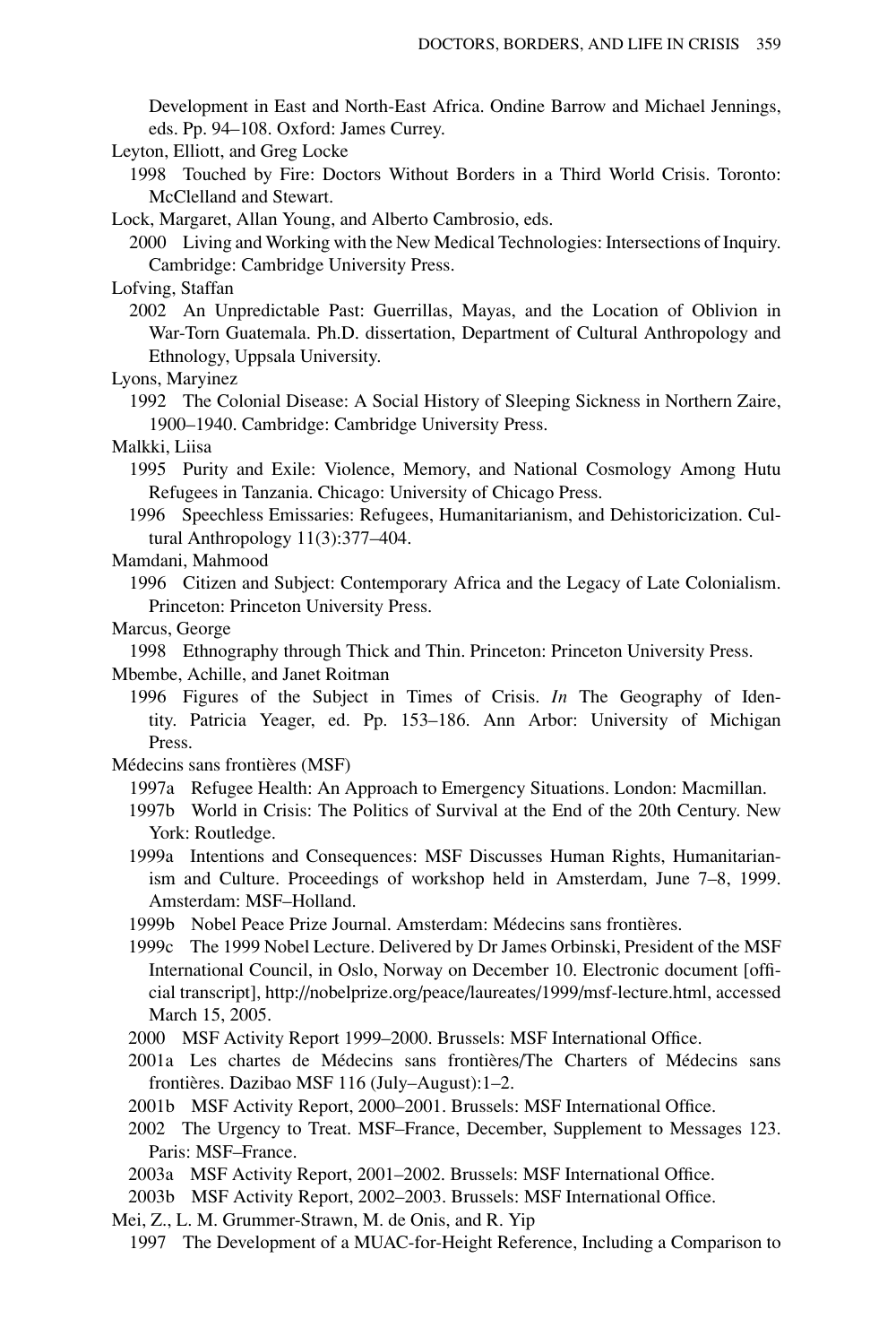Other Nutritional Status Screening Indicators. Bulletin of the World Health Organization 75(4):333–341.

Nguyen, Vinh-Kim

2002 Sida, ONG et la politique du témoignage en Afrique de l'Ouest. Anthropologie et Sociétés 26(1):69–87.

Nguyen, Vinh-Kim, and Karine Peschard

2003 Anthropology, Inequality and Disease: A Review. Annual Review of Anthropology 32:447–474.

Nordstrom, Carolyn

2004 Shadows of War: Violence, Power, and International Profiteering in the Twenty-First Century. Berkeley: University of California Press.

Ong, Aihwa

1999 Flexible Citizenship: The Cultural Logics of Transnationality. Durham, NC: Duke University Press.

Pandolfi, Maria

2000 Une souveraineté mouvante et supracoloniale. Multitudes 3 (November). Electronic document, http://multitudes.samizdat.net/article.php3?id article=182, accessed March 15, 2005.

2002 Right of Interference, Temporality of Emergency, Necessity of Action: The Triangle of Humanitarian Biopower. Paper presented at the 101st Annual Meeting of the American Anthropological Association, New Orleans, November 20–24.

Petryna, Adriana

2002 Life Exposed: Biological Citizens after Chernobyl. Princeton: Princeton University Press.

Rabinow, Paul

1999 French DNA: Trouble in Purgatory. Chicago: University of Chicago Press.

2003 Anthropos Today: Reflections on Modern Equipment. Princeton: Princeton University Press.

Rabinow, Paul, and Nikolas Rose

N.d. Thoughts on the Concept of Biopower Today. Unpublished MS, Paul Rabinow, Department of Anthropology, University of California, Berkeley, and Nikolas Rose, Department of Sociology, London School of Economics and Political Science.

Rackley, Edward B.

2002 Solidarity and the Limits of Humanitarianism: A Critique of Humanitarian Reason. Ph.D. dissertation, Department of Philosophy, New School University.

Rieff, David

2002 A Bed for the Night: Humanitarianism in Crisis. New York: Simon and Schuster. Riles, Annelise

2000 The Network Inside Out. Ann Arbor: University of Michigan Press.

Rose, Nikolas

2001 The Politics of Life Itself Theory. Culture and Society 18(6):1–30. Ross, Kristin

2002 May '68 and Its Afterlives. Chicago: University of Chicago Press.

Sampson, Steven

2003 "Trouble Spots": Projects, Bandits and State Formation.*In* Globalization, the State and Violence. Jonathan Friedman, ed. Pp. 309–342. Walnut Creek, CA: AltaMira Press. Schmitt, Carl

1985[1922] Political Theology: Four Chapters on the Concept of Sovereignty. Cambridge, MA: MIT Press.